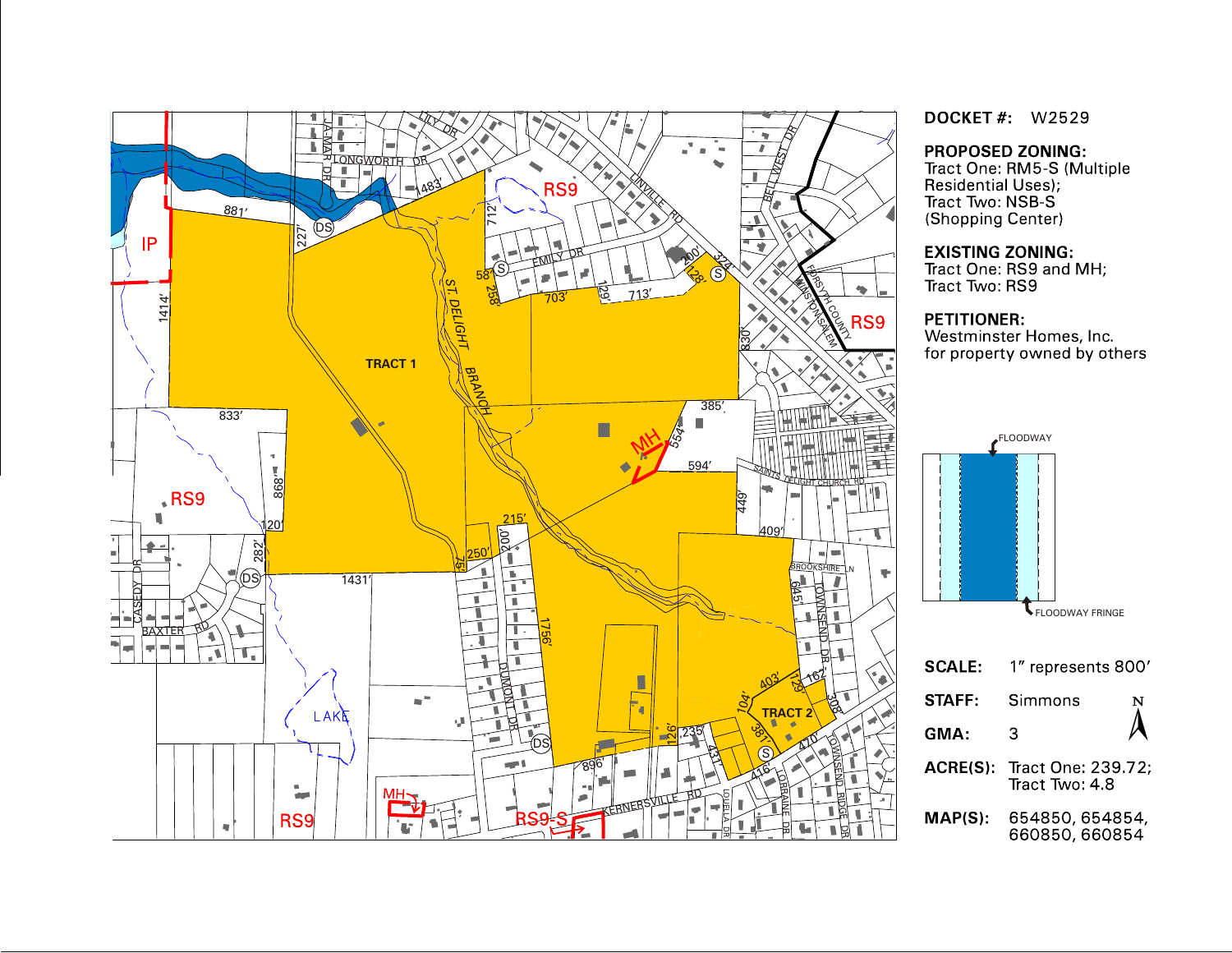February 19, 2002

Westminster Homes, Inc. 2706 N. Church Street Greensboro, NC 27405

RE: ZONING MAP AMENDMENT W-2529

Dear Sirs:

The attached report of the Planning Board to the Board of Aldermen is sent to you at the request of the Aldermen. You will be notified by the City Secretary=s Office of the date on which the Aldermen will hear this petition.

Sincerely,

A. Paul Norby, AICP Director of Planning

pc: City Secretary=s Office, P.O. Box 2511, Winston-Salem, NC 27102 Doug Stimmel, 305 West Fourth Street, Suite 1-A, Winston-Salem, NC 27101 Martha Hemrick, 4580 Emily Drive, Kernersville, NC 27284 Ronald Woods, 4037 Drayton Park, Kernersville, NC 27284 Mohammed Kamiab, 4591 Emily Drive, Kernersville, NC 27284 David Fowler, 4595 Emily Drive, Kernersville, NC 27284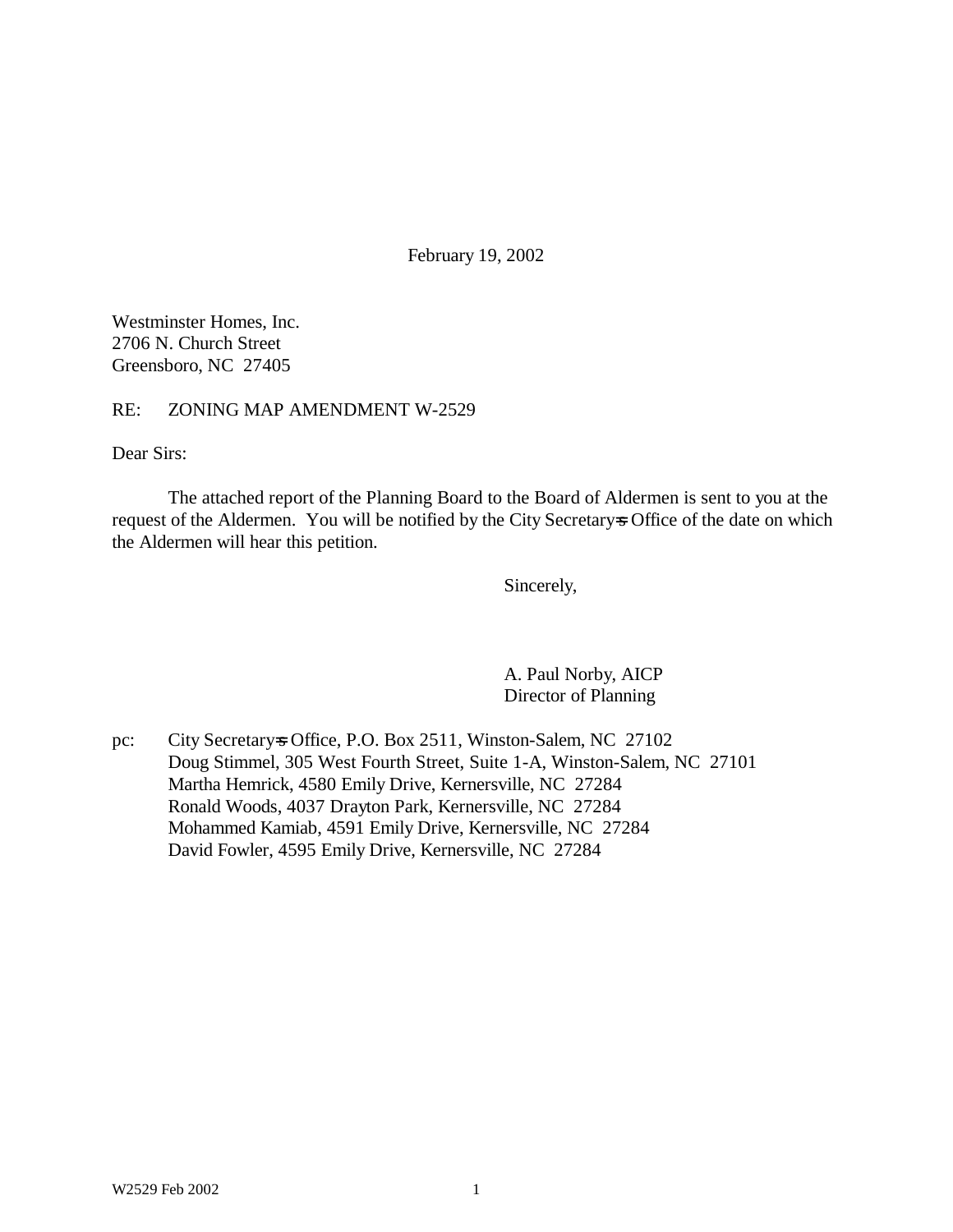### **ACTION REQUEST FORM**

**DATE:** February 19, 2002 **TO**: The Honorable Mayor and Board of Aldermen **FROM**: A. Paul Norby, AICP, Director of Planning

### **BOARD ACTION REQUEST**:

Request for Public Hearing on Zoning Map Amendment of Westminster Homes, Inc. for property owned by Glenn E. Swaim, Jr. et al., Lynn Swaim, David L. Swaim Family Trust, Zachary E. Swaim, James V. Linville, and Ola S. Linville

#### **SUMMARY OF INFORMATION**:

Zoning map amendment of Westminster Homes, Inc. for property owned by Glenn E. Swaim, Jr. et al., Lynn Swaim, David L. Swaim Family Trust, Zachary E. Swaim, James V. Linville, and Ola S. Linville in two separate tracts as follows:

Tract One: from RS-9 and MH to RM-5-S (Residential Building, Single Family; Residential Building, Duplex; Residential Building, Twin Home; Residential Building, Townhouse; Planned Residential Development) property is located on the north side of Kernersville Road and southwest side of Linville Road Tract Two: from RS-9 to NSB-S (Shopping Center - TWO PHASE) property is located on the north side of Kernersville Road (Zoning Docket W-2529).

### **PLANNING BOARD ACTION**:

| <b>MOTION ON PETITION: FOR APPROVAL</b> |                  |
|-----------------------------------------|------------------|
| FOR:                                    | <b>UNANIMOUS</b> |
| <b>AGAINST:</b>                         | <b>NONE</b>      |
| <b>EXCUSED:</b>                         | <b>AVANT</b>     |
| <b>SITE PLAN ACTION:</b>                | <b>CONFORMS</b>  |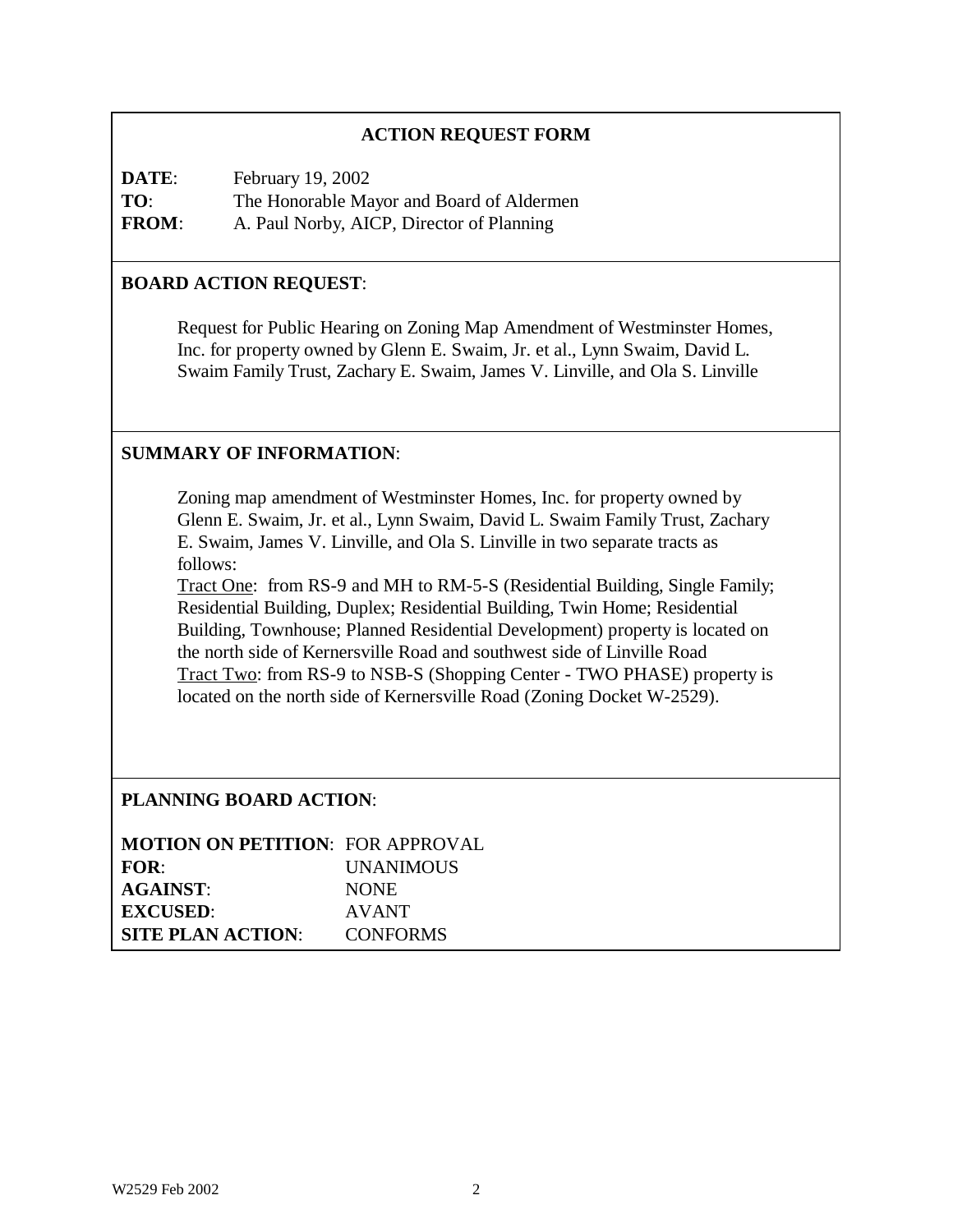#### CITY ORDINANCE - SPECIAL USE

Zoning Petition of Westminster Homes, Inc. for property owned by Glenn E. Swaim, Jr. et al., Lynn Swaim, David L. Swaim Family Trust, Zachary E. Swaim, James V. Linville, and Ola S. Linville, Docket W-2529

AN ORDINANCE AMENDING THE WINSTON-SALEM CITY ZONING ORDINANCE AND THE OFFICIAL ZONING MAP OF THE CITY OF WINSTON-SALEM, N.C. \_\_\_\_\_\_\_\_\_\_\_\_\_\_\_\_\_\_\_\_\_\_\_\_\_\_\_\_\_\_\_\_\_

BE IT ORDAINED by the Board of Aldermen of the City of Winston-Salem as follows:

Section 1. The Winston-Salem City Zoning Ordinance and the Official Zoning Map of the

City of Winston-Salem, N.C. are hereby amended by changing from RS-9 and MH to RM-5-S

(Residential Building, Single Family; Residential Building, Duplex; Residential Building, Twin

Home; Residential Building, Townhouse; Planned Residential Development) (Tract 1) and RS-9

to NSB-S (Shopping Center - TWO PHASE) (Tract 2) the zoning classification of the following

described property:

### **Tract 1**

BEGINNING at an existing iron pipe in the southern right of way of Linville Road, said pipe also being the easternmost corner of the Linville Forest Church of Christ as described and recorded in Deed Book 1043, Page 421 in the Forsyth County Register of Deeds; THENCE with the southern right of way of Linville Road South 46 degrees 56 minutes 52 seconds East for a distance of 320.43 feet to an existing iron pipe; THENCE South 00 degrees 59 minutes 13 seconds West for a distance of 477.11 feet to an existing axle; THENCE South 01 degrees 01 minutes 34 seconds West for a distance of 352.77 feet to an existing iron pipe; THENCE South 89 degrees 28 minutes 29 seconds West for a distance of 384.78 feet to an iron rebar set; THENCE South 22 degrees 37 minutes 26 seconds West for a distance of 554.24 feet to an iron rebar set; THENCE North 89 degrees 20 minutes 04 seconds East for a distance of 593.85 feet to an iron rebar set; THENCE South 00 degrees 07 minutes 26 seconds West for a distance of 448.50 feet to an existing stone; THENCE South 84 degrees 34 minutes 46 seconds East for a distance of 409.23 feet to an existing iron pipe; THENCE South 05 degrees 25 minutes 14 seconds West for a distance of 165.00 feet to an iron rebar set; THENCE South 12 degrees 11 minutes 38 seconds West for a distance of 62.64 feet to an existing iron pipe; THENCE South 06 degrees 37 minutes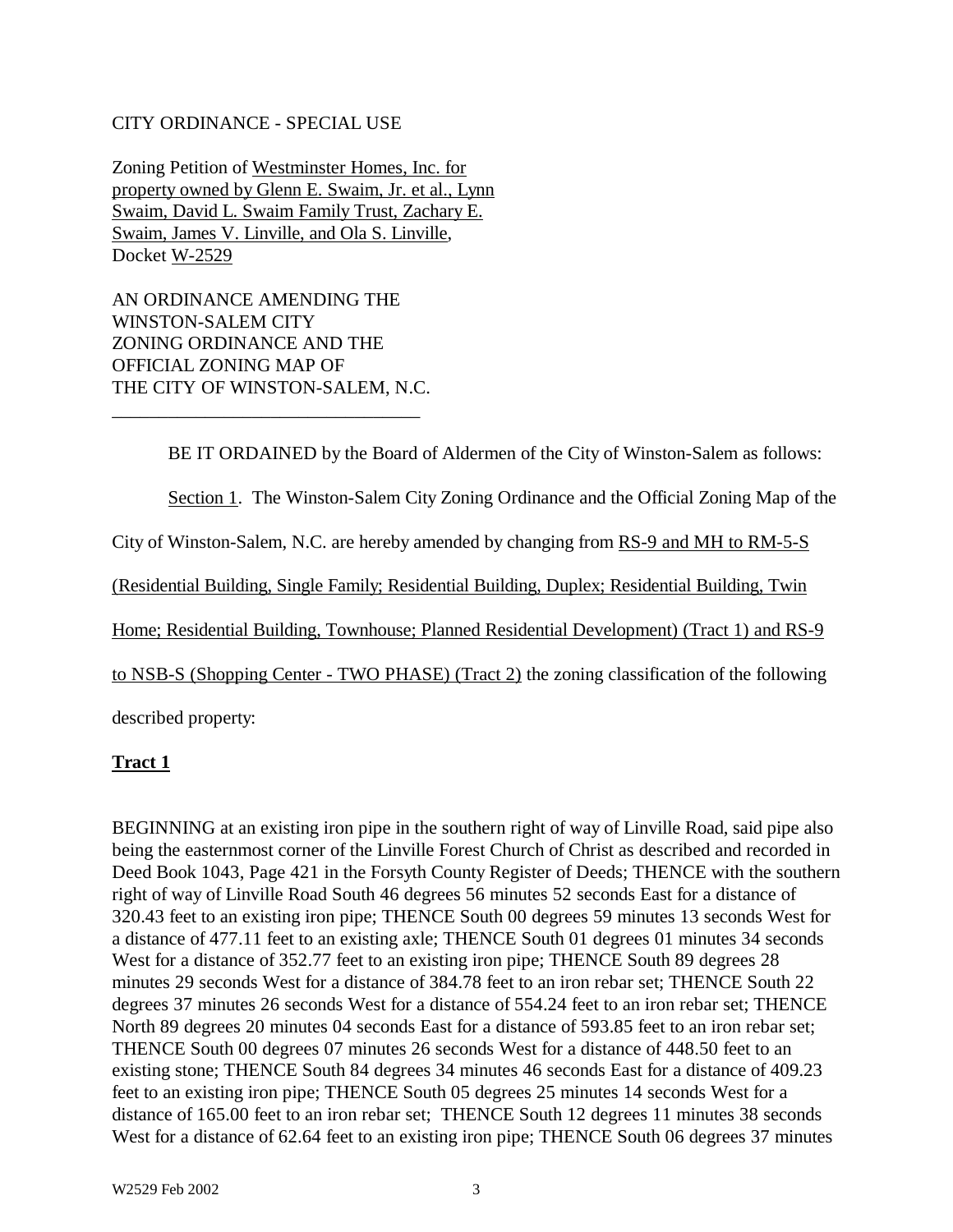47 seconds East for a distance of 713.24 feet to a point; THENCE South 57 degrees 52 minutes 56 seconds West for a distance of 402.65 feet to a point; THENCE South 02 degrees 25 minutes 22 seconds West for a distance of 47.71 feet to a point; THENCE South 33 degrees 01 minutes 52 seconds West for a distance of 56.52 feet to a point; THENCE along a curve to the right having a radius of 435.00 feet and an arc length of 30.32 feet, being subtended by a chord of South 48 degrees 43 minutes 37 seconds East for a distance of 30.32 feet to a point; THENCE along a curve to the left having a radius of 1138.71 feet and an arc length of 79.94 feet, being subtended by a chord of South 46 degrees 44 minutes 04 seconds East for a distance of 79.92 feet to a point; THENCE along a curve to the right having a radius of 401.65 feet and an arc length of 142.27 feet, being subtended by a chord of South 38 degrees 35 minutes 53 seconds East for a distance of 141.53 feet to a point; THENCE South 30 degrees 27 minutes 41 seconds East for a distance of 128.98 feet to a point in the northern right of way of Kernersville Road; THENCE South 57 degrees 52 minutes 56 seconds West for a distance of 4.73 feet to an iron rebar set; THENCE along a curve to the right having a radius of 2381.69 feet and a chord bearing of South 60 degrees 25 minutes 53 seconds West and a chord distance of 211.87 feet to an iron rebar set; THENCE South 65 degrees 47 minutes 28 seconds West for a distance of 100.00 feet to an iron rebar set; THENCE South 68 degrees 07 minutes 28 seconds West for a distance of 100.00 feet to an iron rebar set in the eastern right of way of Mae Trappe Drive; THENCE with said eastern right of way the following three (3) courses and distances: 1) North 19 degrees 14 minutes 57 seconds West for a distance of 216.87 feet to an iron rebar set; THENCE 2) North 17 degrees 21 minutes 35 seconds West for a distance of 105.00 feet to an iron rebar set; THENCE 3) North 15 degrees 36 minutes 39 seconds West for a distance of 109.02 feet to an iron rebar set; THENCE South 70 degrees 49 minutes 15 seconds West for a distance of 60.50 feet to an iron rebar set; THENCE South 83 degrees 25 minutes 15 seconds West for a distance of 174.60 feet to an existing iron pipe; THENCE South 00 degrees 08 minutes 38 seconds West for a distance of 125.55 feet to an existing iron pipe; THENCE South 89 degrees 59 minutes 28 seconds West for a distance of 137.66 feet to an iron rebar set; THENCE South 78 degrees 55 minutes 01 seconds West for a distance of 330.42 feet to an existing iron pipe; THENCE South 78 degrees 27 minutes 49 seconds West for a distance of 127.75 feet to an existing iron pipe; THENCE South 78 degrees 48 minutes 05 seconds West for a distance of 300.47 feet to an iron rebar set; THENCE North 06 degrees 24 minutes 18 seconds West for a distance of 1642.73 feet to an existing iron pipe; THENCE North 06 degrees 30 minutes 21 seconds West for a distance of 113.40 feet to an existing iron pipe; THENCE South 83 degrees 49 minutes 22 seconds West for a distance of 214.58 feet to an existing iron pipe; THENCE South 06 degrees 16 minutes 39 seconds East for a distance of 200.44 feet to an existing iron pipe; THENCE South 62 degrees 02 minutes 37 seconds West for a distance of 64.30 feet to an existing iron pipe; THENCE South 82 degrees 41 minutes 24 seconds West for a distance of 185.96 feet to an existing iron pipe; THENCE South 00 degrees 46 minutes 47 seconds East for a distance of 75.21 feet to an existing stone; THENCE North 89 degrees 56 minutes 41 seconds West for a distance of 80.97 feet to an existing iron pipe; THENCE South 89 degrees 32 minutes 49 seconds West for a distance of 1350.29 feet to an existing stone; THENCE North 00 degrees 28 minutes 40 seconds West for a distance of 282.29 feet to an existing iron pipe; THENCE North 00 degrees 24 minutes 28 seconds West for a distance of 33.01 feet to an existing iron pipe; THENCE South 88 degrees 52 minutes 11 seconds East for a distance of 119.69 feet to an existing iron pipe; THENCE North 00 degrees 20 minutes 43 seconds East for a distance of 700.33 feet to an existing iron pipe; THENCE North 00 degrees 44 minutes 48 seconds East for a distance of 167.44 feet to an existing iron rebar; THENCE North 89 degrees 24 minutes 09 seconds West for a distance of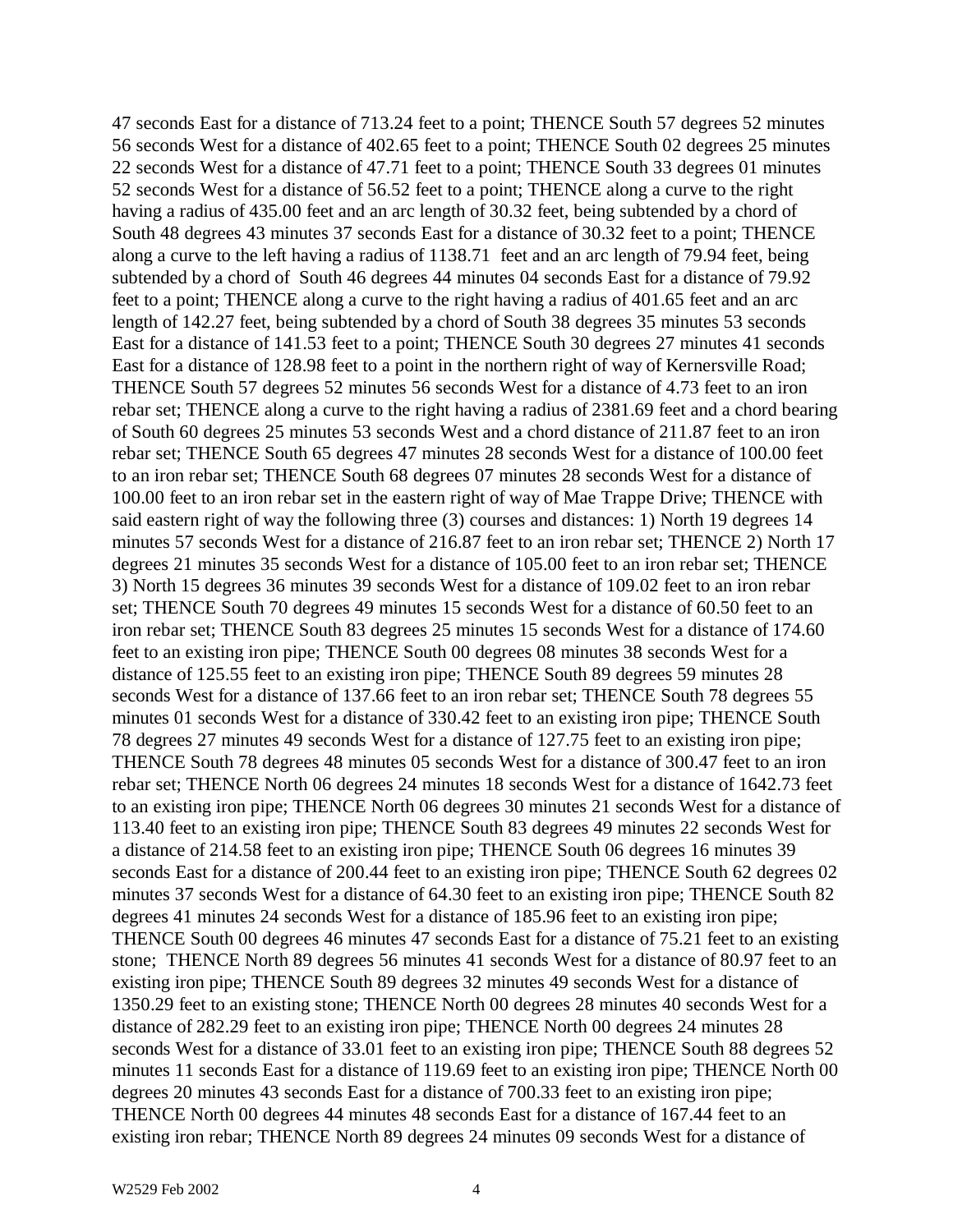833.07 feet to an iron rebar set; THENCE North 01 degrees 55 minutes 54 seconds East for a distance of 586.00 feet to an existing stone; THENCE North 00 degrees 33 minutes 29 seconds East for a distance of 828.21 feet to an existing iron pipe; THENCE South 83 degrees 05 minutes 31 seconds East for a distance of 881.43 feet to an existing iron pipe; THENCE South 01 degrees 25 minutes 32 seconds East for a distance of 226.81 feet to an existing stone; THENCE North 66 degrees 04 minutes 50 seconds East for a distance of 966.34 feet to an existing iron pipe; THENCE North 65 degrees 57 minutes 04 seconds East for a distance of 516.28 feet to an existing iron pipe; THENCE South 00 degrees 17 minutes 22 seconds East for a distance of 486.87 feet to an existing iron pipe; THENCE South 00 degrees 17 minutes 30 seconds East for a distance of 225.00 feet to an existing iron pipe; THENCE North 76 degrees 54 minutes 40 seconds East for a distance of 57.84 feet to an iron rebar set; THENCE South 13 degrees 06 minutes 19 seconds East for a distance of 258.05 feet to an existing angle iron; THENCE North 73 degrees 33 minutes 58 seconds East for a distance of 229.91 feet to an existing iron pipe; THENCE North 83 degrees 35 minutes 20 seconds East for a distance of 473.50 feet to an existing angle iron; THENCE South 13 degrees 04 minutes 56 seconds East for a distance of 128.84 feet to an existing iron pipe; THENCE North 83 degrees 33 minutes 56 seconds East for a distance of 591.09 feet to an existing iron pipe; THENCE North 49 degrees 12 minutes 40 seconds East for a distance of 121.98 feet to an existing iron pipe; THENCE North 40 degrees 47 minutes 46 seconds West for a distance of 128.01 feet to an existing iron pipe; THENCE North 49 degrees 11 minutes 35 seconds East for a distance of 200.03 feet to the point and place of BEGINNING. Together with and subject to covenants, easements, and restrictions of record. Said property contains 239.724 acres more or less.

### **Tract 2**

BEGINNING at an iron rebar set in the northern right-of-way of Kernersville Road, said rebar also being the southeast corner of Lot 10 of Townsend Knolls Section Two as described and recorded in Plat Book 20, Page 73 of the Forsyth County Registry; THENCE with said northern right-of-way of Linville Road the following two (2) courses and distances: 1) south 59? 19' 44" west for a distance of 117.42 feet to an existing iron pipe; thence 2) south 57? 52' 56" west for a distance of 352.27 feet to a point; thence north 30?27' 41" west for a distance of 128.98 feet to a point; thence along a curve to the left having a radius of 401.65 feet and an arc length of 142.27 feet, being subtended by a chord of north 38? 35' 53" west for a distance of 141.53 feet to a point; thence along a curve to the right having a radius of 1,138.71 feet and an arc length of 79.94 feet, being subtended by a chord of north 46? 44' 04" west for a distance of 79.92 feet to a point; thence along a curve to the left having a radius of 435.00 feet and an arc length of 30.32 feet, being subtended by a chord of north 48?43' 37" west for a distance of 30.32 feet to a point; thence north 33?01' 52" east for a distance of 56.52 feet to a point; thence north 02?25' 22" east for a distance of 47.71 feet to a point; thence north 57? 52' 56" east for a distance of 402.65 feet to a point in the western line of Lot 12 of Townsend Knolls Section Two as referenced above; thence with the western lines of Lot 12 of said Townsend Knolls Section Two south 06? 37' 47" east for a distance of 81.36 feet to an existing iron pipe; thence south 22?49' 46" east for a distance of 59.77 feet to an existing iron pipe; thence north 64? 38' 00" east for a distance of 161.93 feet to an iron rebar set; thence south 05? 13' 15" east for a distance of 113.00 feet to an iron rebar set; thence along a curve to the left having a radius of 318.75 feet and a chord bearing of south 08? 10' 13" east and a chord distance of 32.00 feet to an iron rebar set; thence continuing along said curve to the left having a radius of 318.75 feet a chord bearing of 21? 12' 34" east and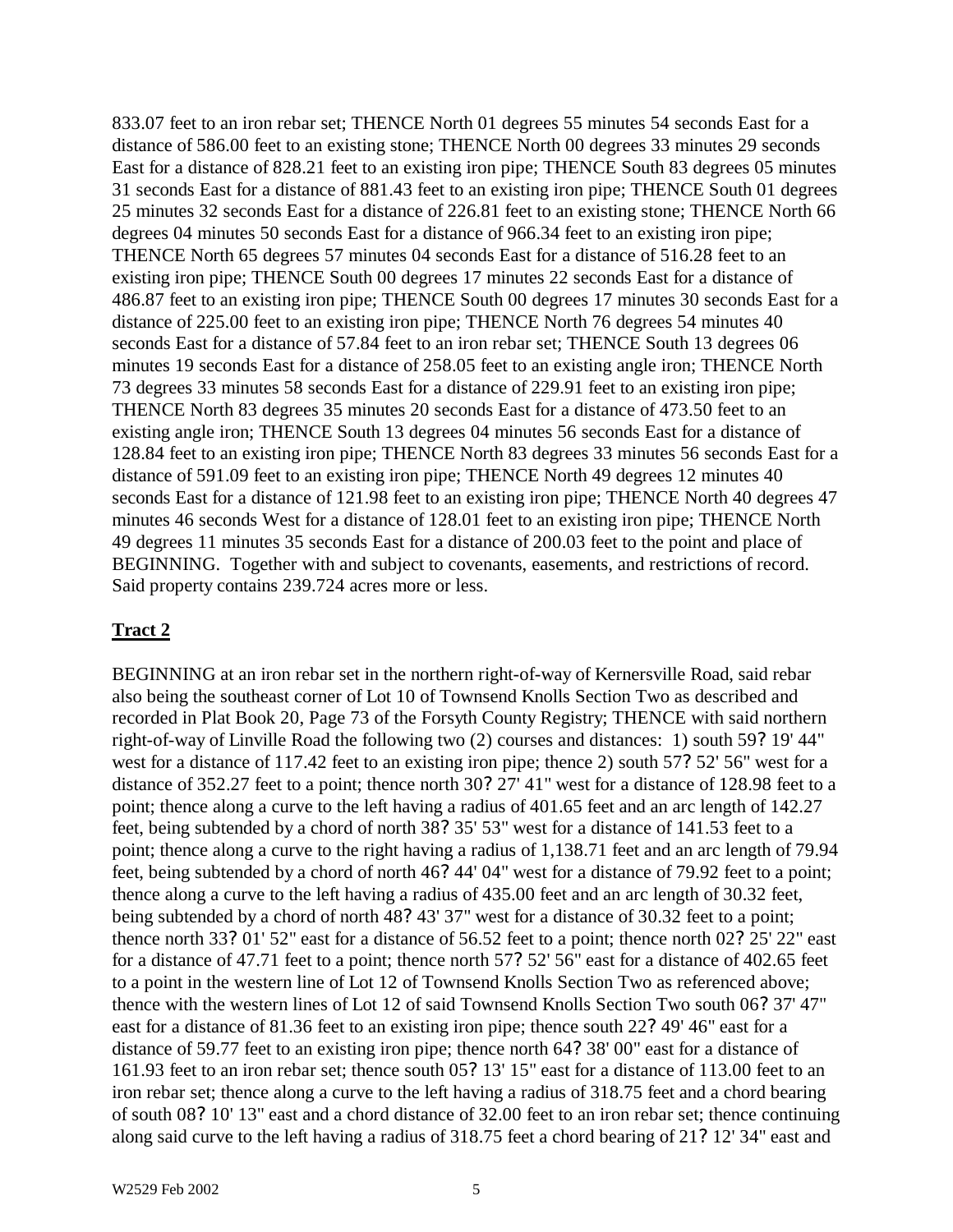a chord distance of 112.53 feet to an iron rebar set; thence south 30? 58' 15" east for a distance of 50.00 feet to the point and place of BEGINNING. Together with and subject to covenants, easements, and restrictions of record. Said property contains 4.794 acres, more or less.

Section 2. This Ordinance is adopted after approval of the site plan entitled Mount Vernon and identified as Attachment "A" of the Special Use District Permit issued by the Board of Aldermen the \_\_\_\_\_\_\_ day of \_\_\_\_\_\_\_\_\_\_\_\_\_\_\_\_\_\_, to Westminster Homes, Inc. for property owned by Glenn E. Swaim, Jr. et al., Lynn Swaim, David L. Swaim Family Trust, Zachary E. Swaim, James V. Linville, and Ola S. Linville.

Section 3. The Board of Aldermen hereby directs the issuance of a Special Use District Permit pursuant to the Zoning Ordinance of the *Unified Development Ordinances* for a development to be known as Mount Vernon. Said Special Use District Permit and site plan with associated documents are attached hereto and incorporated herein.

Section 4. This Ordinance shall be effective from and after its adoption.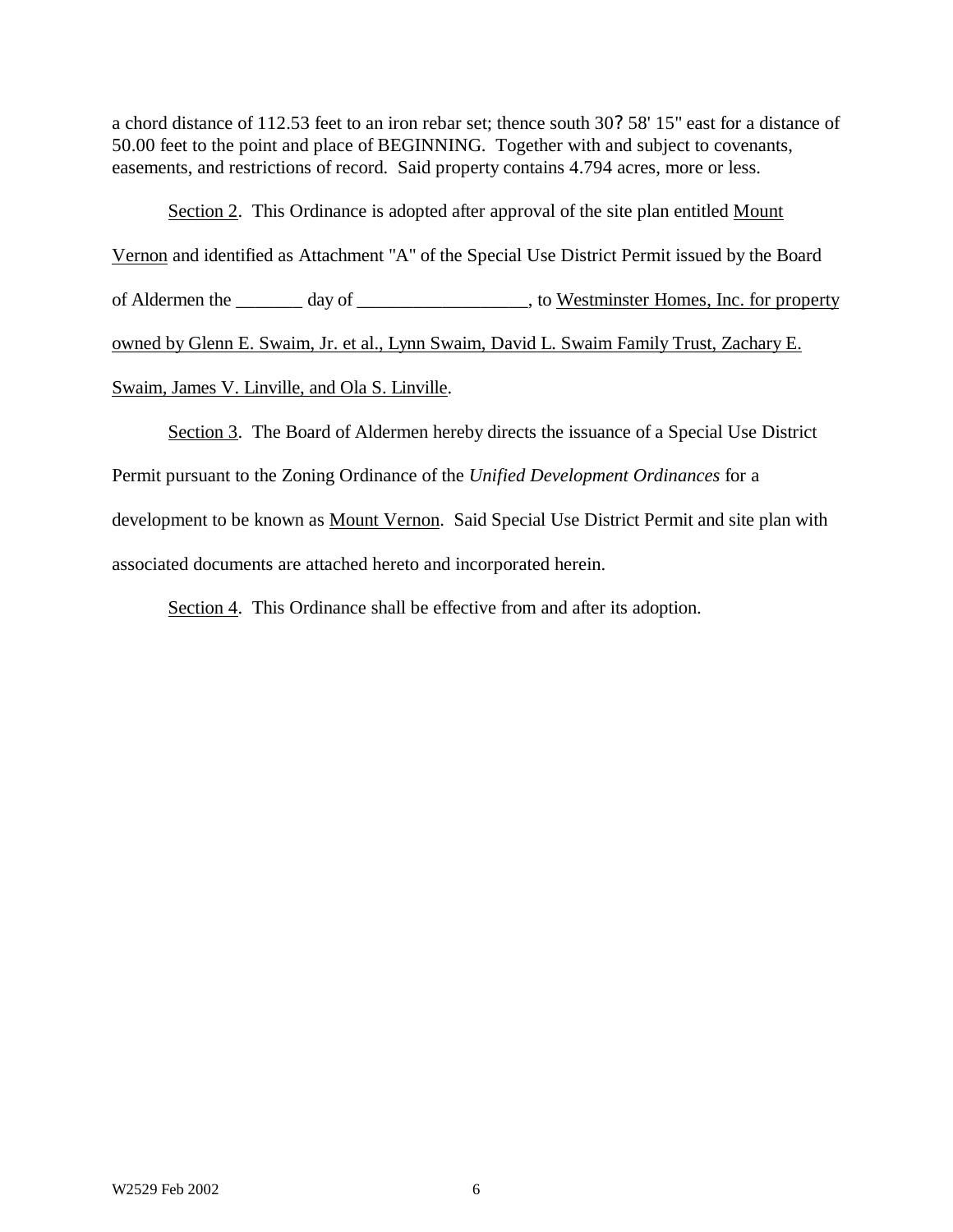### CITY - SPECIAL USE DISTRICT PERMIT

### SPECIAL USE DISTRICT PERMIT

Issued by the Board of Aldermen

of the City of Winston-Salem

The Board of Aldermen of the City of Winston-Salem issues a Special Use District Permit for the site shown on the site plan map included in this zoning petition of Westminster Homes, Inc. for property owned by Glenn E. Swaim, Jr. et al., Lynn Swaim, David L. Swaim Family Trust, Zachary E. Swaim, James V. Linville, and Ola S. Linville, (Zoning Docket W-2529). The site shall be developed in accordance with the plan approved by the Board and bearing the inscription: "Attachment A, Special Use District Permit for RM-5-S (Residential Building, Single Family; Residential Building, Duplex; Residential Building, Twin Home; Residential Building, Townhouse; Planned Residential Development) (Tract 1) and NSB-S (Shopping Center - TWO PHASE) (Tract 2), approved by the Winston-Salem Board of Aldermen the day of  $\Box$ , 20, we are also signed, provided the property is developed in accordance with requirements of the RM-5-S zoning district of the Zoning Ordinance of the *Unified Development Ordinances*, the Erosion Control Ordinance, and other applicable laws, and the following additional conditions be met:

### **TRACT ONE (RM-5-S)**:

### ? **PRIOR TO THE ISSUANCE OF GRADING PERMITS**

- a. Limits of grading along St. Delight Branch defining the central drainageway of the property shall be flagged in the field.
- b. Developer shall have a storm water management study submitted for review by the Public Works Department of the City of Winston-Salem.
- c. Developer shall obtain a Watershed Permit from the Inspections Division meeting the Storm Water Quality Management Option requirement of UDO Section 3-6 of Chapter C.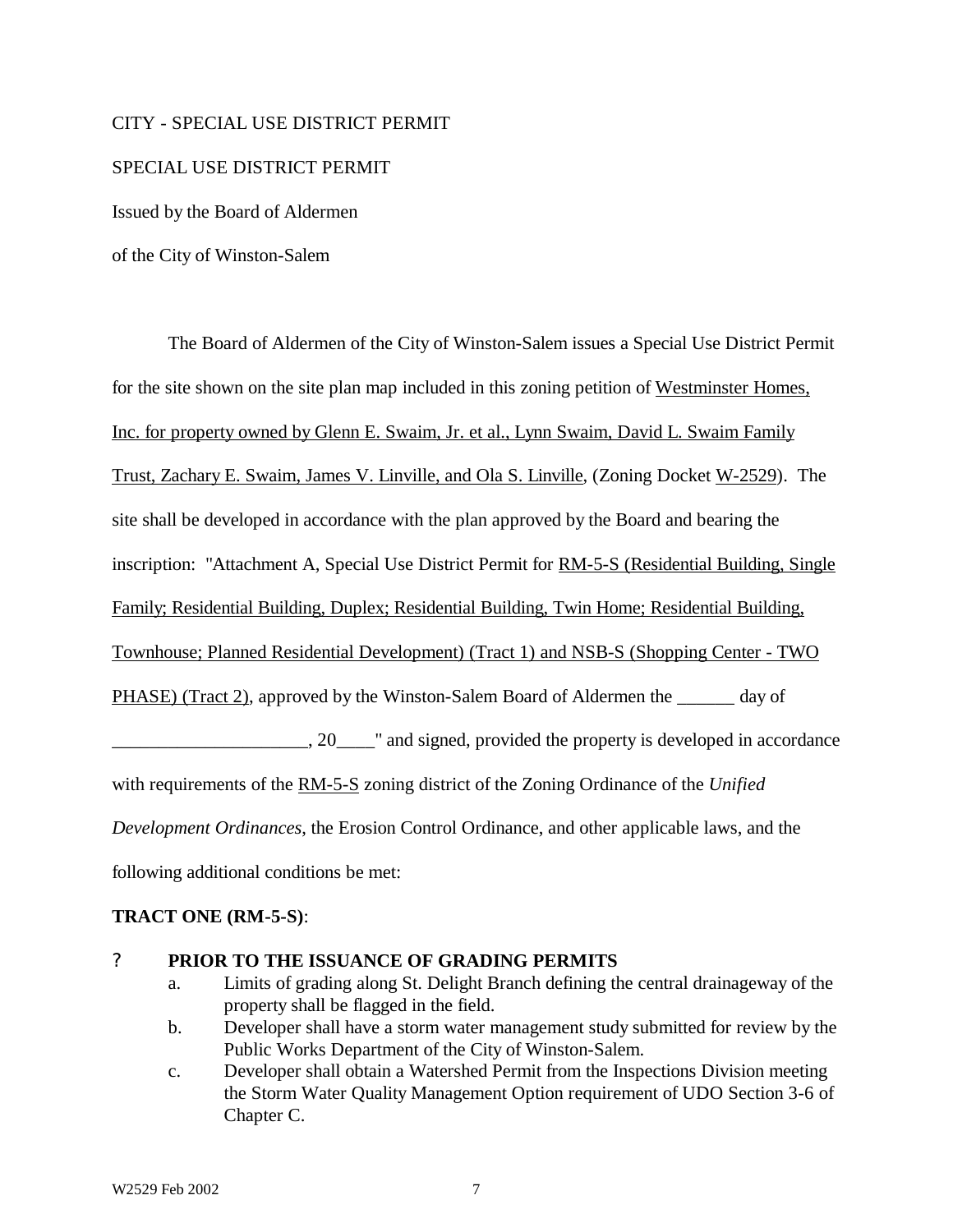- d. Developer shall obtain water quality approval for stream disturbances from the Department of Environment and Natural Resources if required by the Erosion Control Officer.
- e. After fifty percent (50%) buildout of the RM-5-S portion of the development, developer shall provide impervious surface calculations to the Erosion Control Officer as required to insure that the thirty percent (30%) maximum impervious cover limitation is not exceeded.
- f. Developer shall provide the Inspections Division with an erosion control inspection report on a weekly basis during construction.

# ? **PRIOR TO THE ISSUANCE OF BUILDING PERMITS**

- a. On site fire hydrant locations shall be approved by the City Fire Department in writing to the Inspections Division.
- b. Developer shall record a final plat in the office of the Register of Deeds. Final plat shall show tentative building locations and all access and utility easements.
- c. Developer shall dedicate a forty (40) foot greenway easement to the City of Winston-Salem along St. Delight Branch as shown on the approved Preliminary Site Plan. Planning staff shall approve the location of said greenway easement on final plat.
- d. Developer shall establish negative access easements along all residential properties facing Linville Road and Kernersville Road on final plat.

# ? **PRIOR TO THE ISSUANCE OF OCCUPANCY PERMITS**

- a. Developer shall install road improvements on Kernersville Road, Linville Road and other locations as required by the Winston-Salem Department of Transportation and the North Carolina Department of Transportation.
- b. Developer shall install sidewalks as shown on the approved Preliminary Site Plan to the specification of the City of Winston-Salem Public Works Department.
- c. All required fire hydrants shall be installed in accordance with the City of Winston-Salem Fire Department.
- d. Developer shall install all required storm water management devices.

# ? **OTHER REQUIREMENTS**

- a. Signage for the RM-5-S residential portion of the project shall be limited to one (1) monument sign with a maximum height of five (5) feet at the entrance to the project on Linville Road and one (1) monument sign with a maximum height of five (5) feet at the entrance to the project on Kernersville Road.
- b. Dumont Drive shall terminate at its present location and shall not be extended into the Mt. Vernon development.
- c. The western terminus of Emily Drive shall be gated or otherwise restricted to accommodate emergency vehicles only.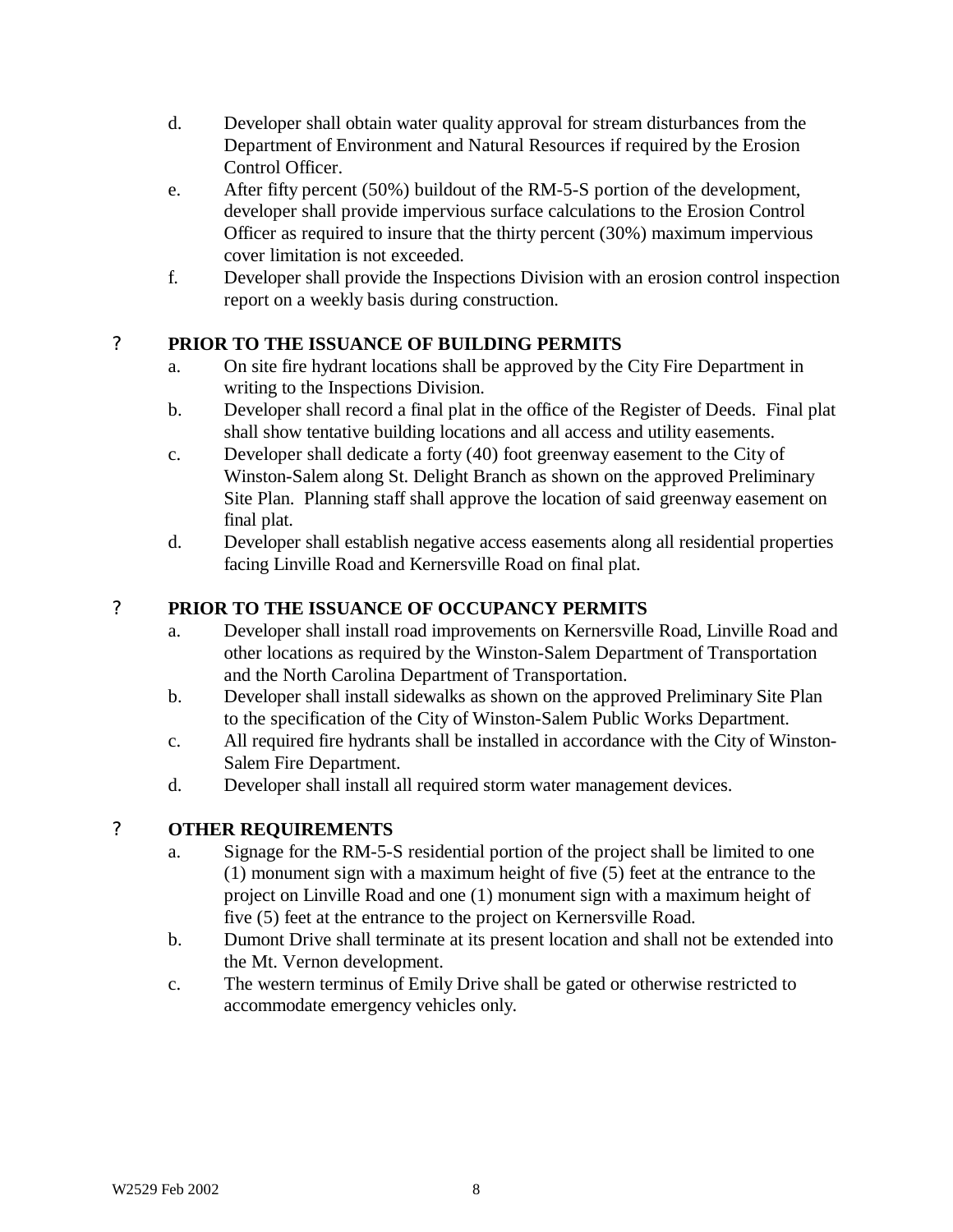# **TRACT TWO (NSB-S)**:

### ? **PRIOR TO THE ISSUANCE OF ANY PERMITS**

- a. Overall building area shall not exceed 39,000 sf not including the Wilson-Stockton house.
- b. No building shall be taller than two stories.
- c. All buildings shall be designed with a common architectural theme and shall be constructed using consistent materials and colors as approved by Planning staff.
- d. All building shall have pitched roofs with a minimum roof pitch of 7:12.
- e. All parking shall be located to the side or rear of the buildings facing Kernersville Road.
- f. There shall be a minimum of six separate buildings with no individual building having more than 10,000 total building sf.
- g. Any building larger than 4,000 sf shall be set back a minimum of seventy-five (75) feet from the northern right-of-way of Kernersville Road.
- h. The existing historic structure (Wilson-Stockton house) shall remain and be adaptively and sensitively integrated into the overall site design and approved by Planning staff.
- i. As depicted on the site plan, some type of pedestrian-oriented common green and focal point shall be incorporated into the overall site design and approved by Planning staff.
- j. Impervious surface coverages shall not exceed sixty percent (60%).
- k. Convenient pedestrian connections shall be provided from the buildings to the residential area of the development.

### ? **PRIOR TO THE ISSUANCE OF GRADING PERMITS**

a. Developer shall have a storm water management study submitted for review by the Public Works Department of the City of Winston-Salem.

### ? **PRIOR TO THE ISSUANCE OF BUILDING PERMITS**

- a. On site fire hydrant locations shall be approved by the City Fire Department in writing to the Inspections Division.
- b. Developer shall record a final plat in the office of the Register of Deeds. Final plat shall show tentative building locations and all access and utility easements.
- c. Developer shall establish negative access easements along Kernersville Road on final plat.

# ? **PRIOR TO THE ISSUANCE OF OCCUPANCY PERMITS**

- a. Developer shall install road improvements on Kernersville Road, and other locations as required by the Winston-Salem Department of Transportation and the North Carolina Department of Transportation.
- b. Developer shall install sidewalks as shown on the approved Preliminary Site Plan to the specification of the City of Winston-Salem Public Works Department.
- c. All required fire hydrants shall be installed in accordance with the City of Winston-Salem Fire Department.
- d. Developer shall install all required storm water management devices.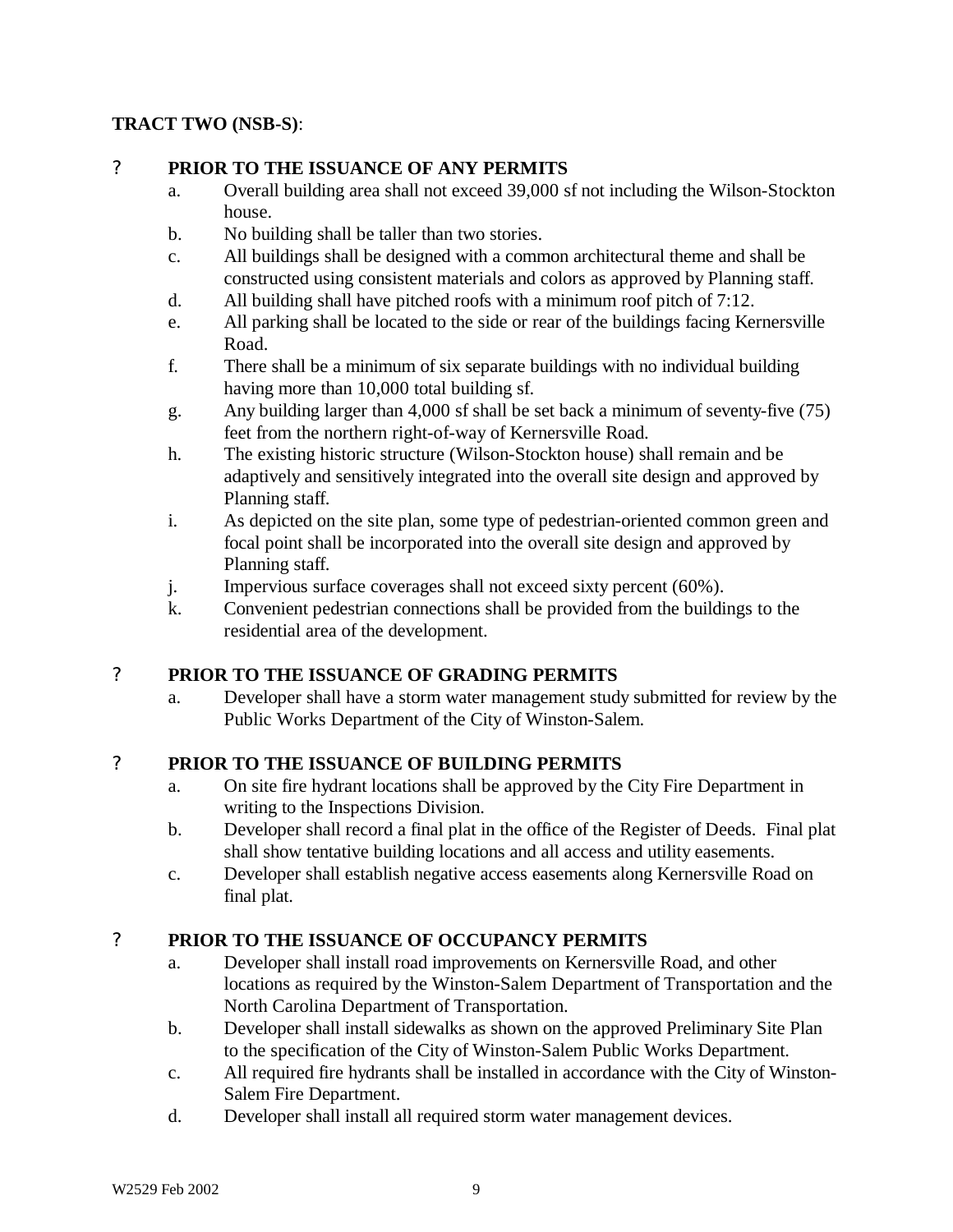- e. Developers shall install bufferyards meeting type II plant material requirements along the entire length of the property facing Kernersville Road, which is the same as NC 150. Said plantings will be grouped in a naturalized, non-linear fashion whereby the space between trees shall be no closer than ten feet apart and no further than 70 feet apart.
- f. Developer shall install a minimum type III bufferyard along the entire length of the property adjacent to the west right-of-way of Townsend Drive.

# ? **OTHER REQUIREMENTS**

a. Signage for the NSB-S portion of the project shall be limited to one monument sign with a maximum height of ten (10) feet along the frontage of Kernersville Road, and one monument sign with a maximum height of five (5) feet along the frontage of the main entrance drive on the west side of the NSB-S district.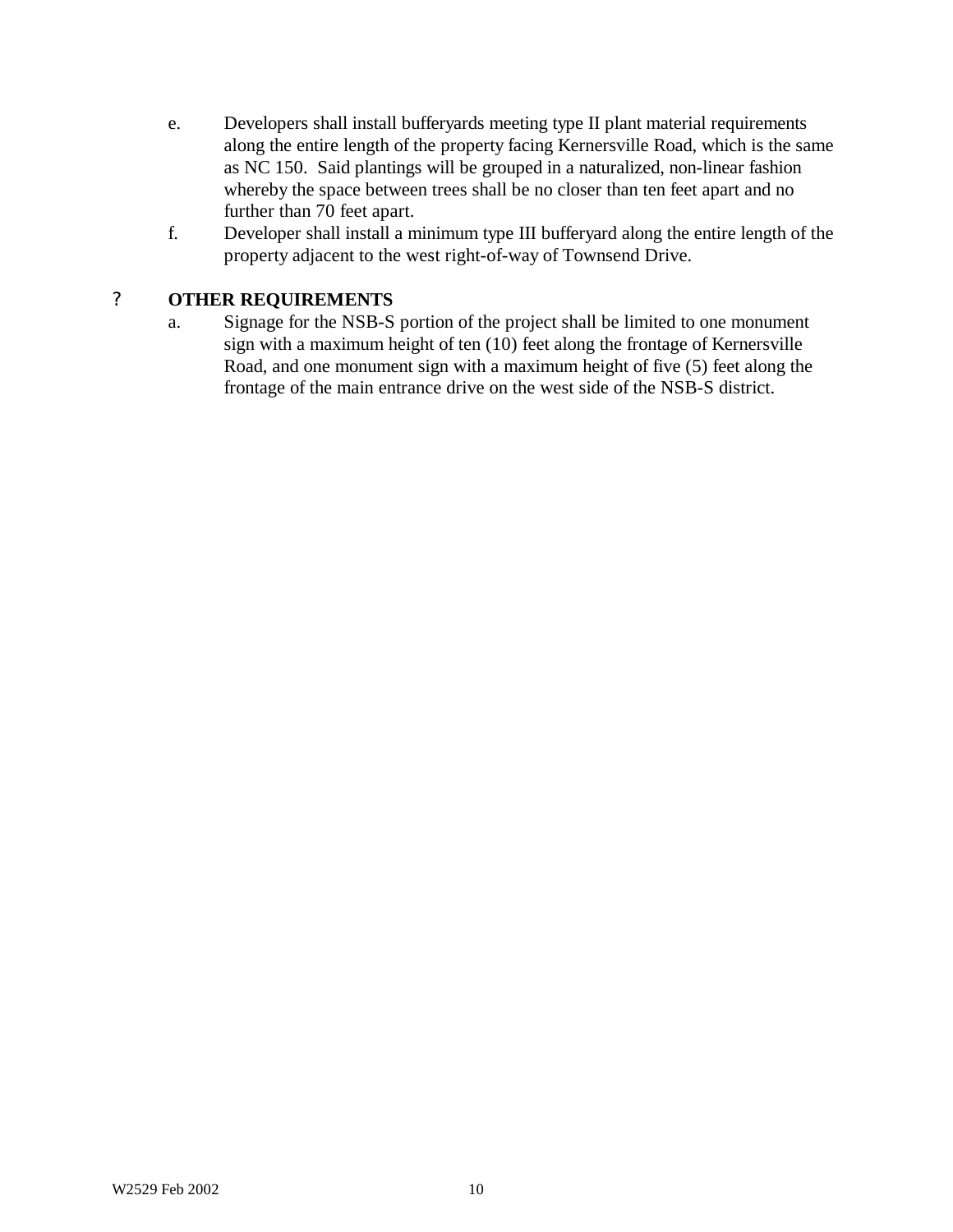#### **ZONING STAFF REPORT**

| <b>DOCKET</b> # $W-2529$ |                      |
|--------------------------|----------------------|
| <b>STAFF:</b>            | <b>Glenn Simmons</b> |

Petitioner(s): Westminster Homes, Inc.

Ownership: Glenn E. Swaim, Jr. et al., Lynn Swaim, David L. Swaim Family Trust, Zachary E. Swaim, James V. Linville, and Ola S. Linville

#### **REQUEST**

- From: Tract 1: RS-9 Residential Single Family District; minimum lot size 9,000 sf and MH Manufactured Housing Development District Tract 2: RS-9 Residential Single Family District; minimum lot size 9,000 sf
- To: Tract 1: RM-5-S Residential Multifamily District; maximum density 5 units/acre (Residential Building, Single Family; Residential Building, Residential Building, Duplex; Residential Building, Twin Home; Residential Building, Townhouse; Residential Building, Multifamily; and Planned Residential Development) Tract 2: NSB-S Neighborhood Shopping Center Business District (Shopping Center)

Both general and special use district zoning were discussed with the applicant(s) who decided to pursue the zoning as requested.

Acreage: Tract One: 239.72 acres; Tract Two: 4.8 acres Total: 244.52 acres

#### **LOCATION**

Street: Property is located on the north side of Kernersville Road and southwest side of Linville Road (Tract 1) and on the north side of Kernersville Road (Tract 2).

Jurisdiction: City of Winston-Salem.

Ward: East.

#### **SITE PLAN**

Proposed Use:

Tract 1: Mixed density single family, multifamily quadraplex and townhome units

Tract 2: Neighborhood Shopping Center

Square Footage:

Tract 1: Not available.

Tract 2: 39,000 sf.

Building Height:

Tract 1: Not available.

Tract 2: Two story.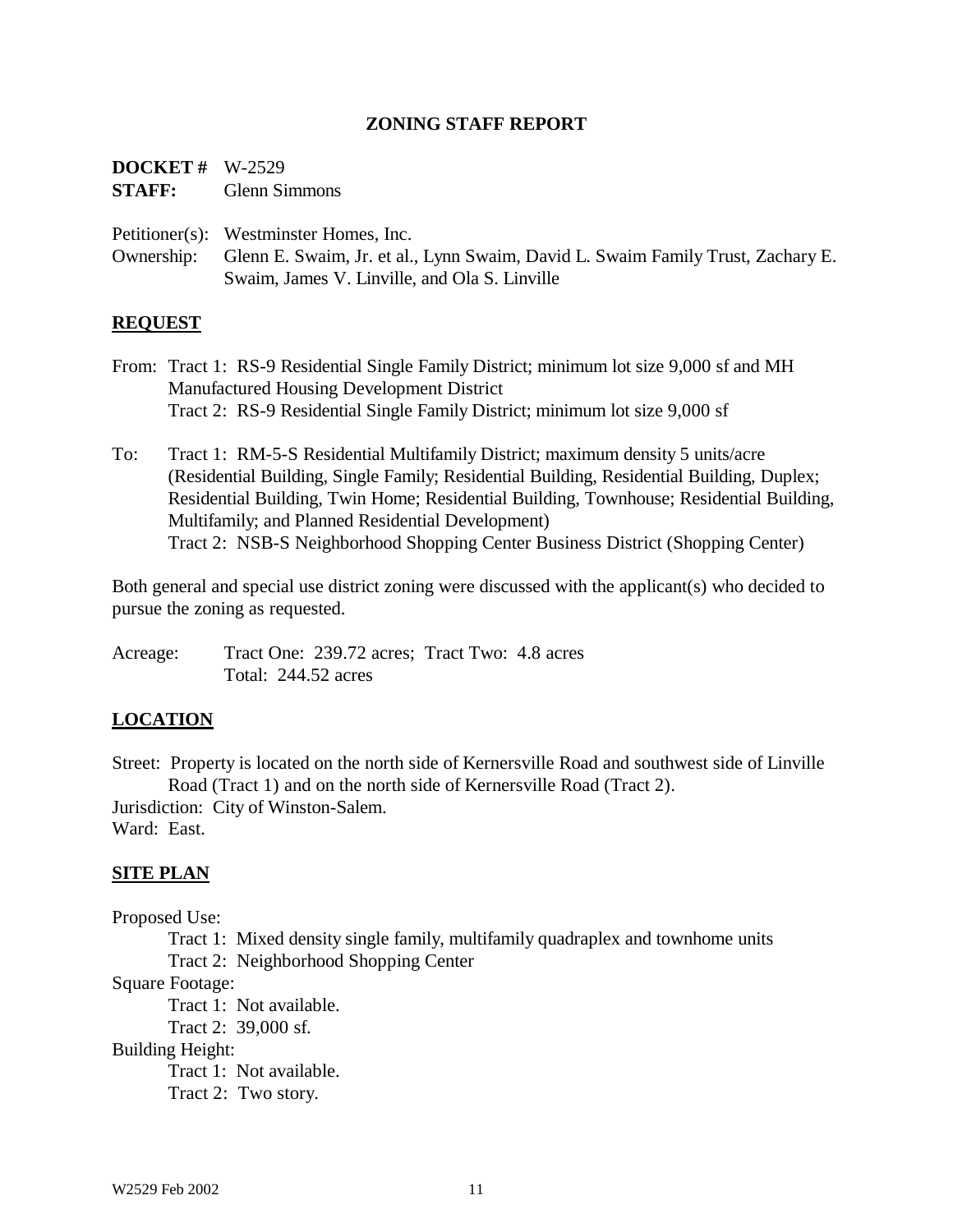Density: Tract 1: 3.57 units per acre.

Parking:

Tract 1 - required: two spaces per unit plus one space per 200 sf of Clubhouse totaling 1,659; proposed: 1,749.

Tract 2 - required: 174 @ one space per 225 sf of Shopping Center; proposed: 175. Bufferyard Requirements:

Tract 1 - type II bufferyard where single family lots smaller than 9,000 sf abut RS-9 zoned properties.

Tract 2 - type III bufferyard adjacent to RS-9 zoned properties.

Vehicular Use Landscaping Standards Requirements: UDO standards apply.

### **PROPERTY SITE/IMMEDIATE AREA**

Existing Structures on Site: Various older homes and out buildings, including the historically significant Wilson-Stockton House.

Adjacent Uses: Northwest of this site is Salem Lake. The remainder of the surrounding area consists of various developed and undeveloped RS-9 zoned properties.

# **GENERAL AREA**

Character/Maintenance: Generally well maintained single family residential homes. Development Pace: Slow to moderate.

### **PHYSICAL FEATURES/ENVIRONMENTAL REVIEW**

- Impact on Existing Features: Several homes and out-buildings to be removed. Although the developer showed the Wilson Stockton House to remain on the original site plan submitted to staff, his current intention is to remove the house. Moderate grading consistent with single family home development is expected in residential portion of the request (Tract 1). Substantial grading required to accommodate commercial development (Tract 2).
- Topography: Varied topography on this site. There are three prominent knolls on the site. All of the property drains from these knolls into the St. Delight Branch, which feeds directly into Salem Lake.

Streams: St. Delight Branch.

Vegetation/habitat: Some vegetation to the east and west of the stream, but the stream corridor area has very little vegetation.

Floodplains: Yes - St. Delight Branch.

Wetlands: None.

Natural Heritage Sites: Salem Lake Natural Area (Site #17 on the Forsyth County Natural Heritage Inventory Sites Map). Site is located off current property to the northwest.

Farmland Preservation Sites: None.

Development impacts beyond the site: Increased impervious coverage and associated grading will require special design and management considerations to minimize degradation to water quality.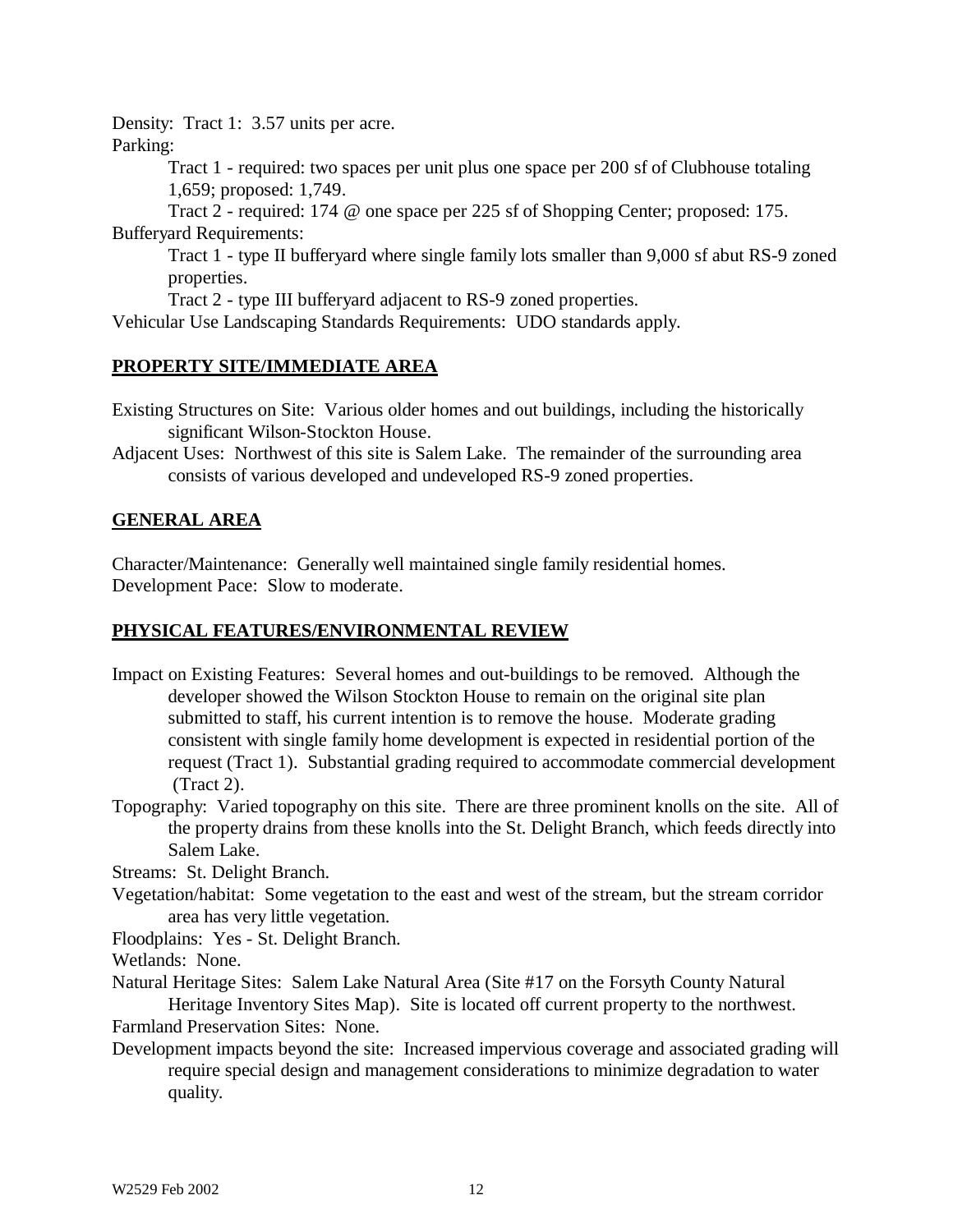Water Supply Watershed: Property is located within the Salem Lake (WS-III watershed). Compliance with Watershed Protection Regulations: The applicant has chosen the "storm water

quality management" option from the UDO. As a result, a storm water quality management permit per Section 3-6 of the UDO must be issued by the Zoning Officer prior to any development activity. All of the development must comply with the full requirements of Article III of the UDO, including having no more than 30% impervious surface in both the residential and nonresidential portions of the project. Lastly, the Planning Board must determine and ensure the following:

- ? That the impervious surface areas are designed and sited to minimize storm water runoff and limit concentrated storm water flow; **and**
- ? That all land disturbance is minimized, that all existing vegetated areas are retained to the maximum degree possible, and that all undeveloped but disturbed areas of the site will be revegetated to promote storm water infiltration.
- Compliance with Federal/State requirements for wetland/stream protection: There are no known wetlands on the site. The stream on the site does contain floodway and floodplain. All federal, state and local regulations pertaining to floodway and floodplains must be met for this project (Article II of the UDO). Any floodway or floodplain modification must be approved by FEMA. Compliance with the State and local Erosion Control provisions will be required for this project. An Erosion Control stream buffer must be in place per the provisions of Article III and Article VII of the UDO. Additionally, the watershed regulations mentioned in the previous section are state requirements. The maximum allowed impervious coverage for the entire 244.5 acre site (tracts 1 and 2) must not exceed 30% with storm water controls. Under the UDO, maximum impervious coverage for an NSB-S District must not exceed 75%. However, staff recommends that the NSB-S portion of this site (Tract 2) not exceed 60%.
- Comments: Great care should be taken with this project, if approved. The site should be thoughtfully constructed to reduce the likelihood of nuisance flooding and should further be designed to provide large natural buffers for all streams (water quality filters). Any lots containing floodway fringe (floodplain) must meet the additional requirements of Section 2-3 of the UDO. Per Section 3-7.3(A) of the UDO, a 100' buffer from the edge of the streambank on both sides of the stream, or the outer edge of the FEMA designated floodplain, whichever is greater, must be preserved. As noted in the subsequent analysis section of this report, developer proposes a 200' - 300' wide stream buffer at many locations along St. Delight Branch.

### **TRANSPORTATION**

Direct Access to Site: Linville Road; Kernersville Road.

Street Classification: Linville Road - major thoroughfare; Kernersville Road - major thoroughfare.

Average Daily Traffic Count/Estimated Capacity at Level of Service D (Vehicles per Day): Trip Generation/Existing Zoning: RS-9 & MH: 244.52 x 43,560/9,000 = 1,183 units x 9.57 (SFR Trip Rate) = 11,321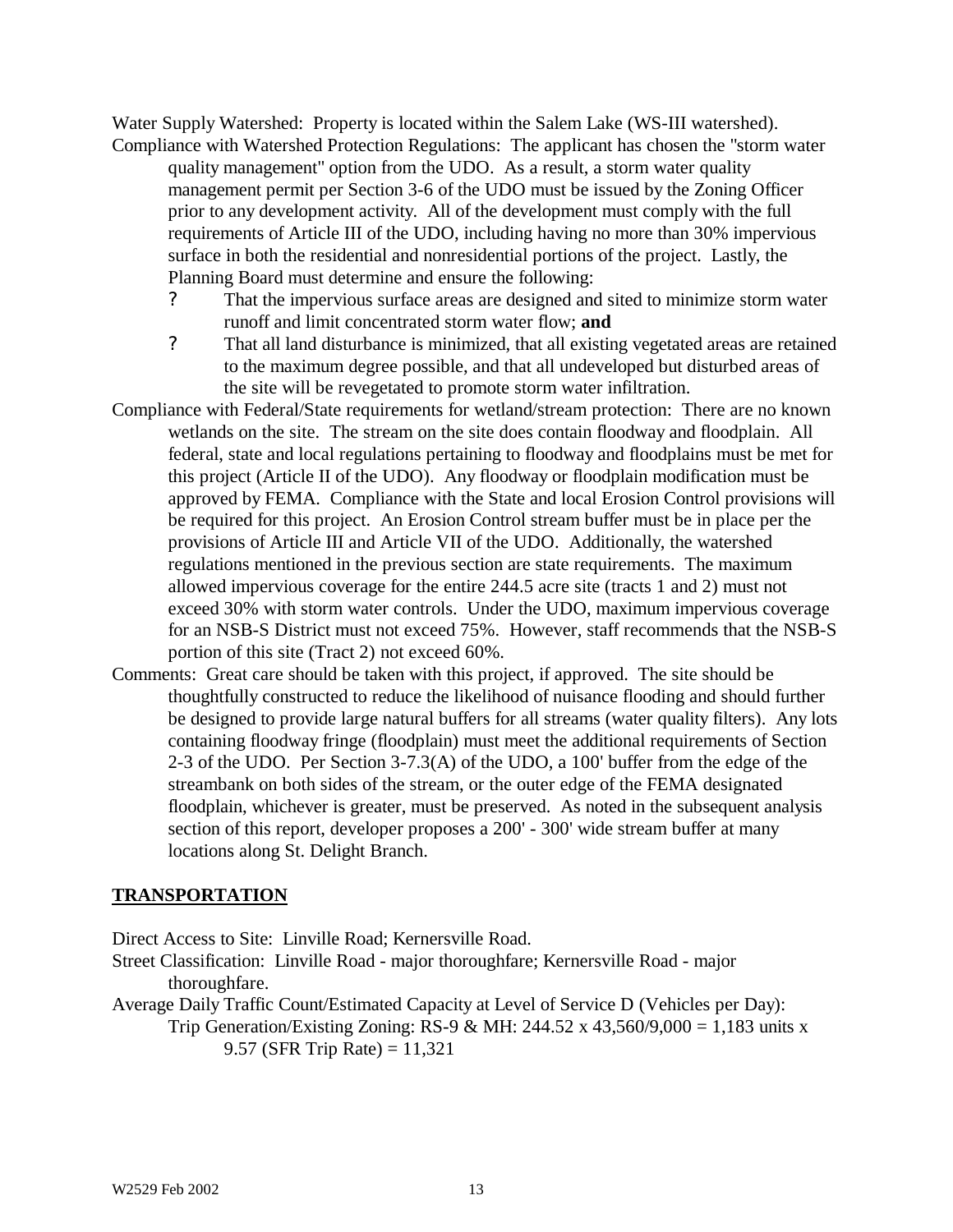Trip Generation/Proposed Zoning: RM-5-S

- Tract 1: 541 x 9.57 (SFR Trip Rate) =  $5,177 + 208$  x 6.63 (Townhome/Apt Trip Rate) =  $1,379 + 100 \text{ x } 6.63$  (Apt Trip Rate) = 663 Tract 1 Trips Per Day = 7,219
- Tract 2:  $39,000/1,000 \text{ x } 42.92$  (Shopping Center Trip Rate) = 1,673

Total Trip Rate Tracts  $1 \& 2 = 8,892$ 

- Planned Road Improvements: Developer to make improvements as required by NCDOT and Winston-Salem DOT.
- Sight Distance: Adequate.
- Interior Streets: All streets except parking drives for quadraplex and townhome units are proposed to be public.
- Traffic Impact Study recommended: NCDOT will require a traffic study prior to the issuance of driveway permits for any phase of development. Newly adopted UDO requirements is for commercial developments only. However, the proposed 39,000 sf shopping does not meet the threshold for a traffic study.
- Connectivity of street network: Developer has proposed primary public street connections to Linville and Kernersville Roads. Secondary access points are proposed to Dumont Drive, Community Road and Emily Drive.
- Sidewalks: Developer proposes extensive sidewalk connections throughout the residential (Tract 1) portion of the project. The commercial portion of the site (Tract 2), shows sidewalks along the frontages of all parking areas.
- Traffic Calming: Developer has shown a circuitous street network which should function to minimize cut through traffic and minimize the risk of vehicular speeding. Streets proposed are generally narrower than typical subdivision streets, which should also calm traffic. The developer has also shown several roundabouts and interior parks with terminal vistas to slow traffic.

Transit: None.

Bike: None.

NOTE: The developer has proposed a public greenway easement along St. Delight Branch which may ultimately connect to the Salem Greenway Trail. Once connected, this greenway extension would provide a significant recreational benefit to the area. As a temporary measure the developer has shown a second pedestrian connection to City owned property in the northwest corner of the tract. Staff is consulting with the Director of Recreation and Parks to determine the feasibility of the proposed temporary connection.

### **HISTORY**

Relevant Zoning Cases:

1. W-2526; RS-9 and MH to RM-5 and NSB-S (TWO PHASE); withdrawn January 10, 2002; current site; 244.5 acres; Planning staff recommended approval of the RM-5 portion of the site and denial of the NSB-S portion. Note that the current request proposes a reduction from 14.99 acres for the NSB-S portion of the request to 4.8 acres.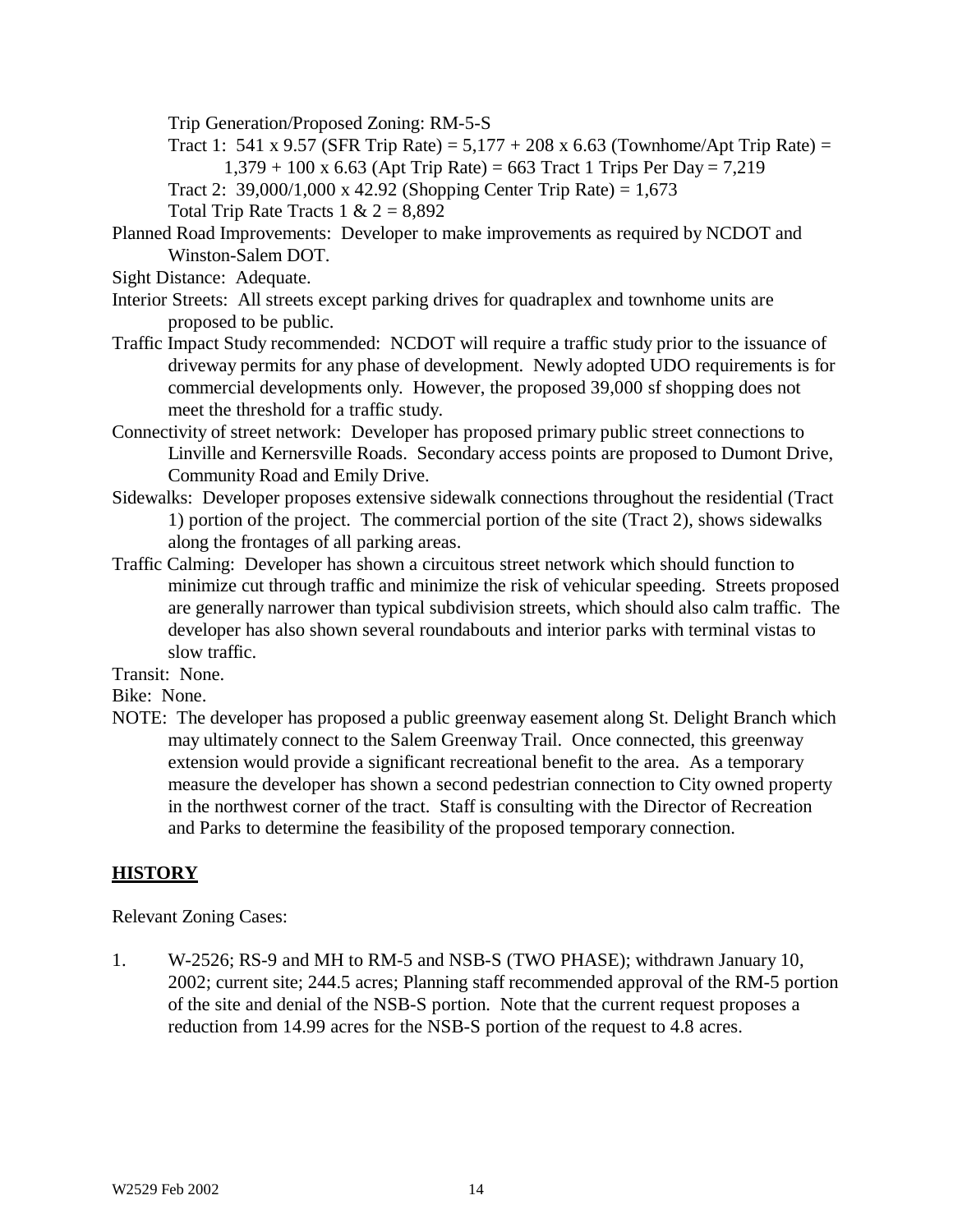- 2. W-2375; RS-9 to HB-S (Multiple Business Uses); withdrawn April 13, 2000; northeast corner of Kernersville Road and Linville Road; 2.8 acres; Planning staff recommended denial.
- 3. W-1962; RS-9 to HB-S (Multiple Business Uses); approved August 7, 1995; southeast side of Kernersville Road/NC150 between Linville Road and Oak Grove Road; 0.72 acre; Planning Board and staff recommended approval.
- 4. W-1849; B-3 to I-2; withdrawn November 1, 1993; northwest side of Kernersville Road/NC150 adjacent to current site; 1.1 acres; Planning Board and staff recommended denial.
- 5. F-902; R-5 to B-3-S (Eating establishment); denied October 10, 1988; southwest corner of Kernersville Road and Motsinger Drive; 0.98 acre; Planning Board recommended approval, and staff recommended denial.

# **CONFORMITY TO PLANS**

GMP Area (*Legacy*): Suburban Neighborhoods.

Relevant Comprehensive Plan Recommendation(s): *Legacy* has as one of its goals to increase infill development within the municipal services area. Infill will reduce pressure for greenfield development on the suburban fringe and make the most efficient use of infrastructure (sewer, water, roads) and services already paid for by taxpayers. Infill development should be designed to be compatible with surrounding development so that it strengthens existing neighborhoods. *Legacy* also advocates for "traditional neighborhood development". Characteristics of that development type include a discernible neighborhood center, compact higher density development within walking distance of daily shopping needs, a variety of dwelling types, lot sizes and prices; narrow streets with rear access garages; a system of sidewalks and greenways creating a pedestrian circulation system.

Area Plan/Development Guide: *Salem Lake Watershed Area Plan* (adopted in 1986).

Relevant Development Guide Recommendation(s): There should be an undisturbed stream buffer of either the FEMA designated floodplain or 100' (whichever is greater) on both sides of the creek (St. Delight Branch). Also, according to the plan, the subject property should be developed as rural residential (0-1 dwellings/acre), remain agricultural or remain as open space.

# **GREENWAY/RECREATION/OPEN SPACE REVIEW**

Greenway Plan: No. Neither *Legacy* nor the *Draft Greenway Plan* include a specific proposal for a trail along St. Delight Branch Creek. However, the *Draft Greenway Plan* recommends that private developments connect to the greenway system when possible. There would be a benefit to having a greenway trail along this branch creek connect to the Salem Lake Trail, provided that it is a public trail.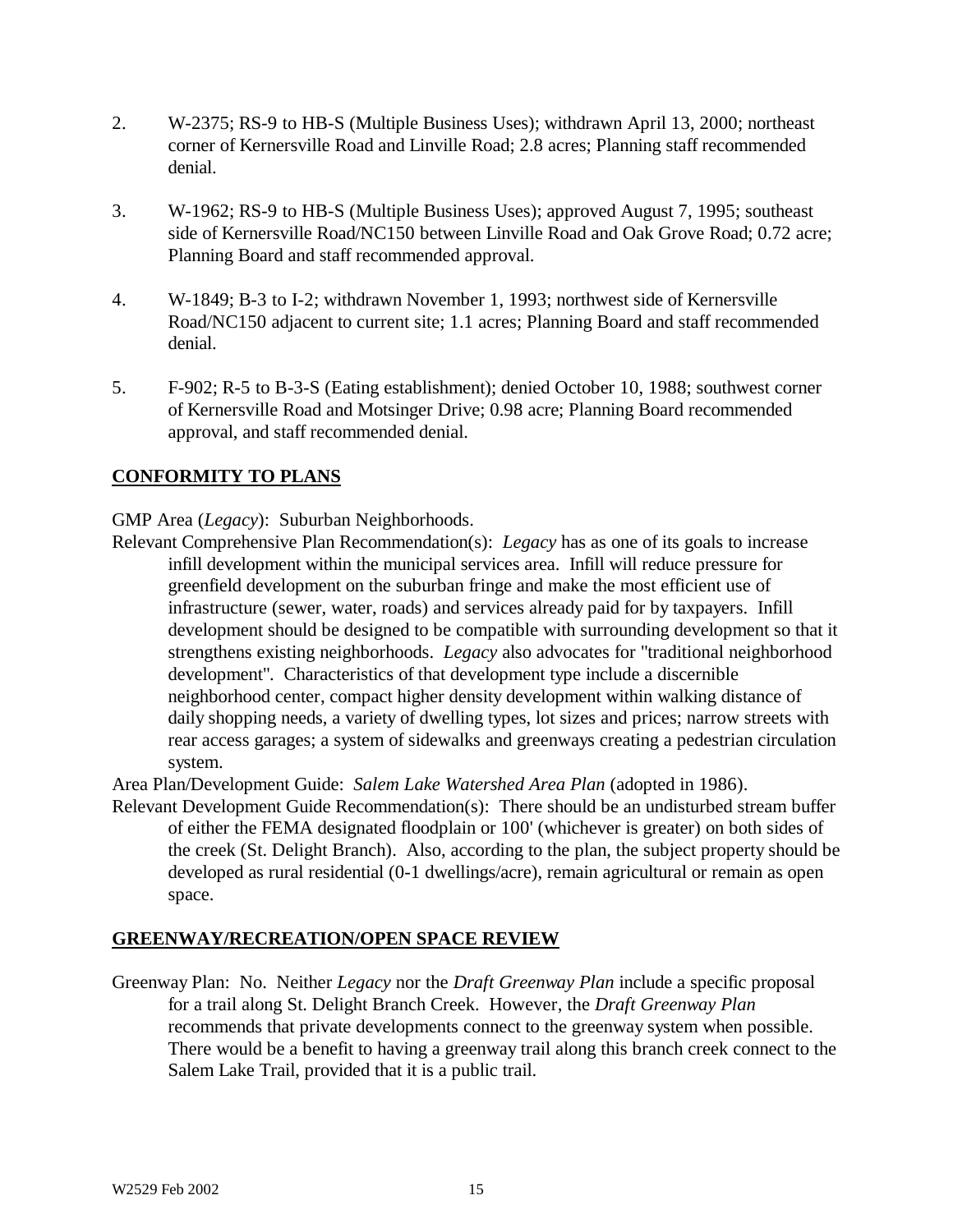### **HISTORIC RESOURCES REVIEW**:

Forsyth County Architectural Inventory Number/Name: 322/Wilson-Stockton House.

Comments: The Wilson-Stockton House appears to be located on the subject property. Built in the early 19th century, the two-story, hewn timber house features one original chimney with a lozenge design. Thomas J. Wilson, a non-Moravian, was selected to run the Salem Tavern in 1843, but he died before he began his duties. He rented the "house and plantation" to another family when he moved to Salem, so the Moravians allowed his wife and son to remain as keepers of the Tavern until 1844. In 1848, Wilson's son sold the farm to William F. Stockton. In the 1920s the interior of the house was altered substantially, and in 1963 the front porch was added. Pending additional research, the property has potential for either National Register listing or Local Historic Landmark designation. Demolition of the property is discouraged.

### **WINSTON-SALEM/FORSYTH COUNTY SCHOOLS**

Winston-Salem/Forsyth County Schools have estimated this project, when completed, will add a total of 823 students to the system, as indicated by the following chart.

| Project                       | Number<br>Units | Schools           | Projected<br><b>Students</b><br>from Project | 2001-2002<br>Enrolled<br><b>Students</b> | 2001-2002<br>Projected<br>Students with<br>Accumulated<br>Totals since<br>4/24/01 | School<br>Capacity |
|-------------------------------|-----------------|-------------------|----------------------------------------------|------------------------------------------|-----------------------------------------------------------------------------------|--------------------|
| Mount Vernon<br>Multiple Uses | 849             | Sedge Garden Elem | 380                                          | 828                                      | 1290                                                                              | 735                |
|                               |                 | Southeast Mid     | 190                                          | 1082                                     | 1347                                                                              | 871-982            |
|                               |                 | East High         | 253                                          | 1618                                     | 1871                                                                              | 1348-1626          |

# **ANALYSIS**

The current zoning request consist of two proposals. Tract one is a request to rezone 239.72 acres from RS-9 and a small portion of MH to RM-5-S (Planned Residential Development) to allow a mixture of single family residential homes, townhomes and quadraplex multifamily units. Tract two is a request to rezone 4.8 acres of RS-9 to NSB-S (Shopping Center). Tract one has frontage on the north side north side of Kernersville Road and on the west side of Linville Road. Tract two has frontage on Kernersville Road only. The entire 244.5 acre site (tracts one and two) is located within the Salem Lake WS III Water Supply Watershed and is subject to an overall impervious coverage limitation of 30%. The current requests have been modified from the earlier proposal (Docket W-2529) to allow the petitioner to reduce the size of the NSB-S portion of the rezoning request from 14.99 acres to 4.8 acres.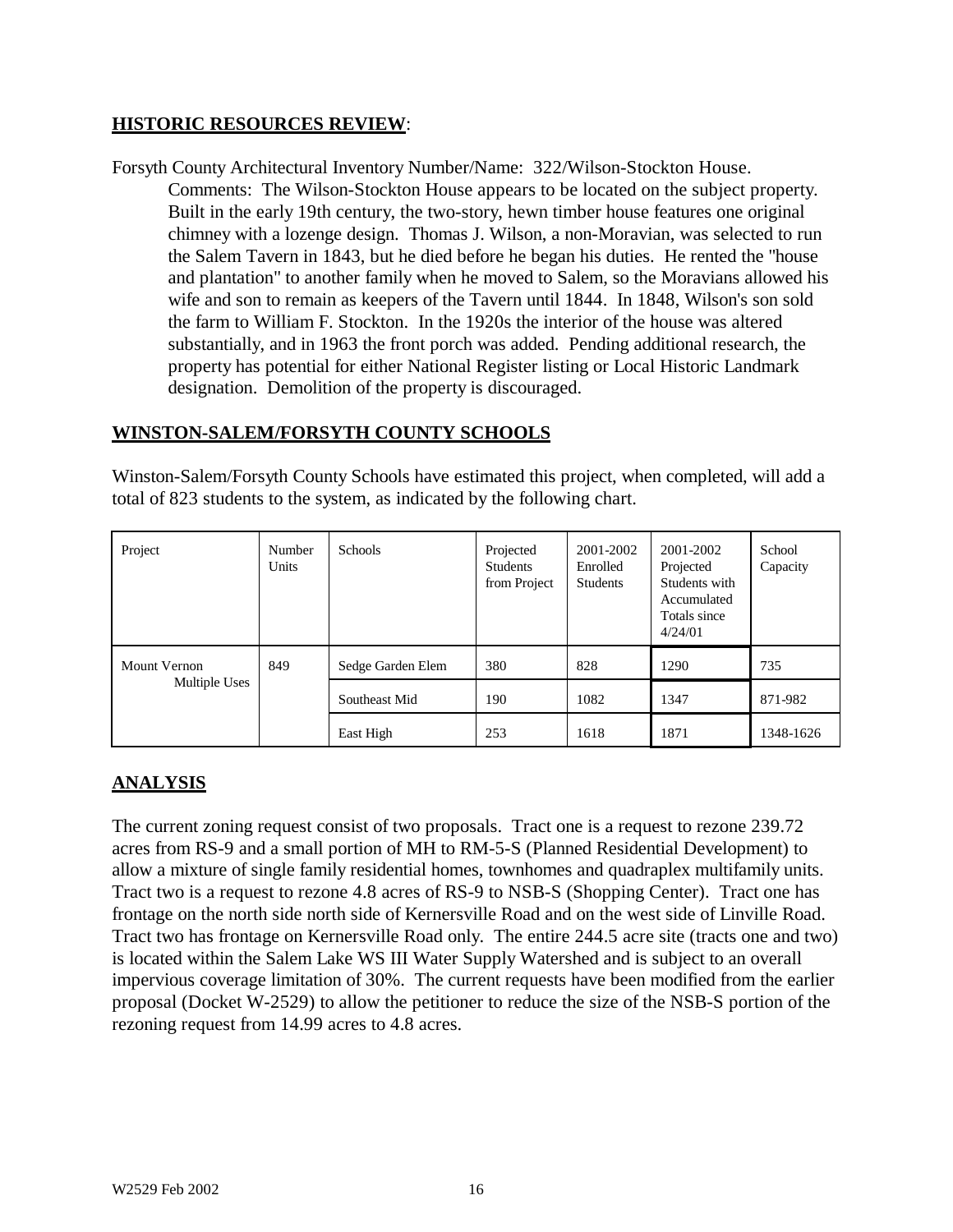### TRACT ONE

The larger RM-5-S portion of the proposal consists of 541 single family lots, 208 townhome units, and 100 multifamily quadraplex units. The project incorporates a well designed network of interior public streets which works to balance the requirements for internal vehicular connectivity and the demands for watershed protection. The street system employs a number of traffic calming devices which generally include narrower streets, roundabouts, and streets with terminal vistas into small parks and open spaces. Several streets are located adjacent to larger tracts of open space which border St. Delight Branch, a tributary to Salem Lake.

The developer is also proposing a well defined and integrated pedestrian network of sidewalks and greenway trails. Such vehicular and pedestrian design features should enhance the qualities of a unified residential neighborhood and advance many of the recommendations of quality infill development as recommended in *Legacy*. The proposal also will provide for the extension of a public greenway trail which may ultimately connect to the larger Salem Lake Greenway system.

As a temporary measure the developer has proposed a secondary access trail to adjacent City owned property in the northwest corner of the tract. This will provide residents of the proposed RM-5-S project, as well as other residents in the area direct access to the Salem Lake greenway. The overall density of tract one is 3.54 units per acre which is substantially less than the 4.84 units per acre presently allowed in the RS-9 zoning district.

Since the project is located within the Salem Lake WS-III Water Supply Watershed, considerable attention must be given to the protection of water quality. The applicant has chosen the "storm water quality management" option from the UDO. As a result, a storm water quality management permit per Section 3-6 of the UDO must be issued by the Zoning Officer prior to any development activity. All of the development must comply with the full requirements of Article III of the UDO, including having no more than 30% impervious surface in both the residential and nonresidential portions of the project. Lastly, the Planning Board must determine and ensure the following:

- 1. That the impervious surface areas are designed and sited to minimize storm water runoff and limit concentrated storm water flow; **and**
- 2. That all land disturbance is minimized, that all existing vegetated areas are retained to the maximum degree possible, and that all undeveloped but disturbed areas of the site will be revegetated to promote storm water infiltration.

To achieve this standard the developer has proposed various storm water ponds and stream buffers in addition to the thirty percent limitation on impervious coverage. It should be noted that the open space along the St. Delight Branch substantially exceeds the 100 foot wide stream buffer requirement in the UDO. In many locations the developer proposes buffers which are 200' to 300' wide.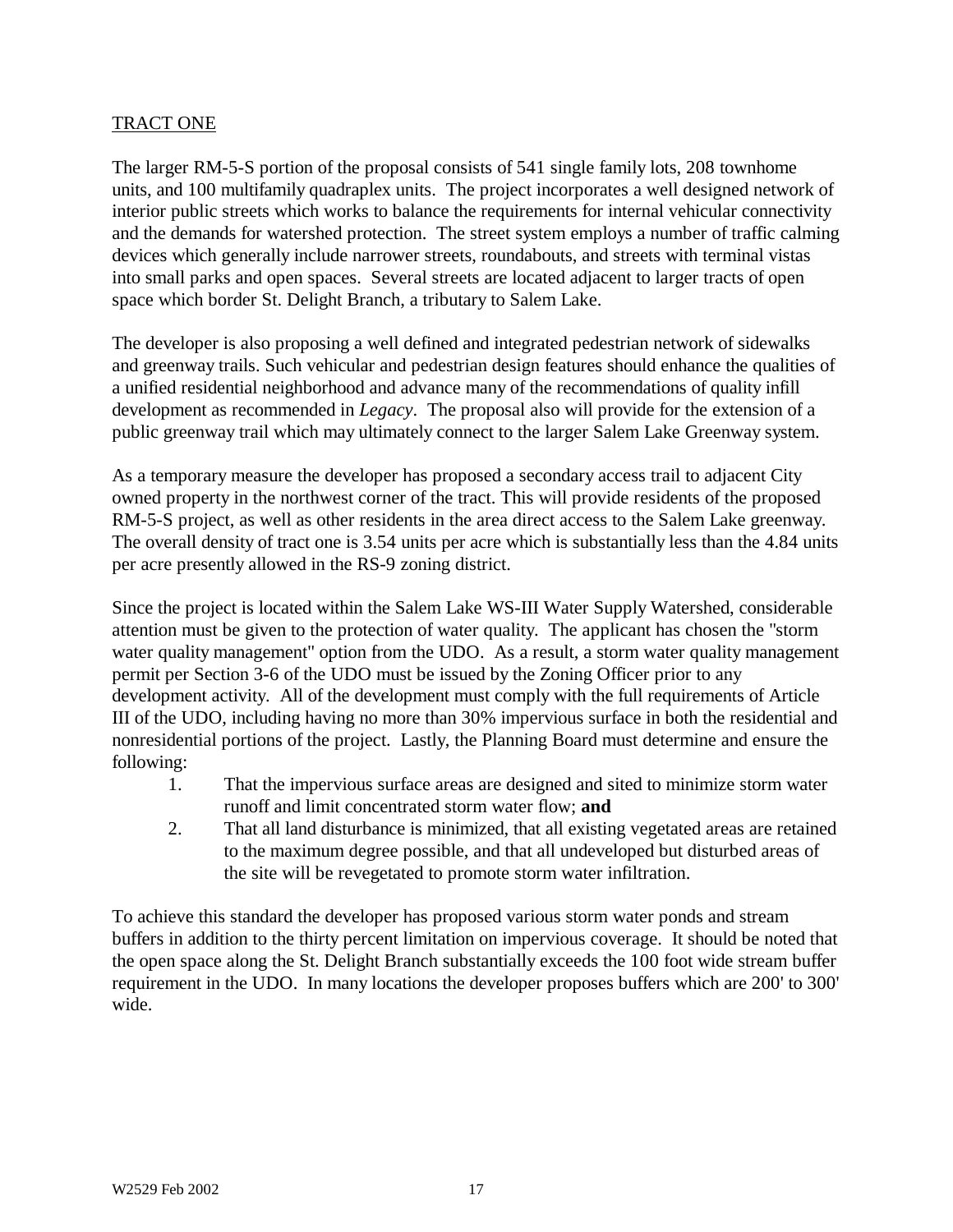With respect to traffic generation, staff anticipates that fewer trips will be generated under the proposed RM-5-S than might otherwise be generated under the present RS-9 zoning. Not only will there be fewer overall units (849 versus 1,160 units which could be developed under the existing RS-9) but the data also show that fewer trips per day will be generated from the multifamily units than from single family households. The net result is a 35% **decrease** in potential traffic generation, 7,219 trips per day under the proposed RM-5-S versus 11,102 trips per day under the existing RS-9. Nonetheless, because of the large size of the proposed development, the North Carolina Department of Transportation has required a traffic impact analysis prior to the issuance of access permits to the State's highway system. In addition to various turn lanes and other improvements to Linville and Kernersville Roads the traffic study indicates that other off site improvements may be warranted by this zoning request. Planning staff defers to local transportation staff to determine which, if any, off site improvements should be required. A Winston-Salem DOT staff member will be available to address this question at the February 14, 2002 Planning Board Public hearing.

Of particular interest to staff is the need to create a coherent pedestrian oriented streetscape, especially given the narrowness of many of the single family lots. Staff observes that if a large number of projecting, front loaded garages are constructed with the homes, it could compromise the pedestrian character of the development. Rear alleys, rear loading garages, or garages offset behind the front building line could mitigate this problem. Although the developer says he does not anticipate a large number of projecting garages, he is unwilling to commit to a specific number or percentage of such.

As part of the overall consideration for vehicular circulation, Planning staff was particularly interested in the inter-connectivity of streets in this project to adjacent residential streets. Recognizing the engineering and capacity limitations of some of the existing stub connections into the property, planning staff worked with the developer to provide adequate connections without encouraging undesirable cut through traffic. Under these circumstances routine services such as mail delivery, emergency access, and school bus service can occur between this project and adjacent residential neighborhoods. Ordinarily staff may have preferred some additional street connections. However, we are satisfied that the connections as proposed will be adequate given the sensitivity of the Salem Lake watershed and the need not to unnecessarily disturb critical natural areas proximate to drainageways.

### TRACT TWO

Tract two consists of a request to rezone 4.8 acres of land from RS-9 to Neighborhood Shopping Center Business District (NSB-S). The proposal consists of a maximum of 39,000 sf of retail commercial uses and office space.

Although Planning staff is generally supportive of providing basic retail services near and integrated with residential neighborhoods, we are particularly mindful of the need for any commercial uses to be village-like in character and designed to be complementary to proposed and existing residential neighborhoods. In the original site plan submitted to staff as part of the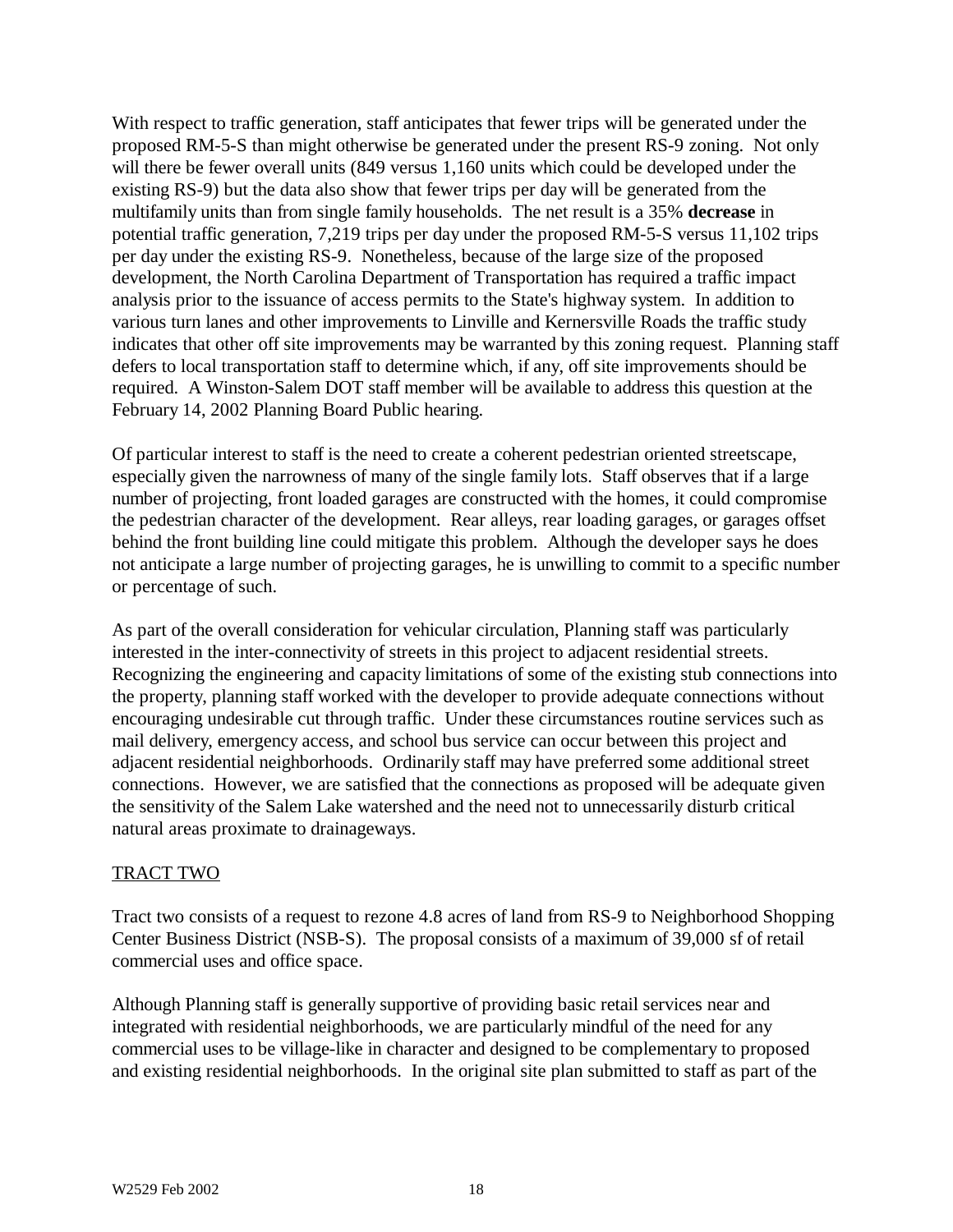special use district proposal, the developer showed the existing and historically significant Wilson Stockton House to remain. Retention of this historic structure was a positive consideration as part of staff's review of this zoning request and a key factor in our findings in support of the NSB-S request. However, in subsequent discussions after staff had made its findings, the developer said that it may not be practical to retain the house. As of this writing, staff has not had the opportunity to reassess the zoning implication of this change. However, as a condition for approval of this rezoning petition, staff currently recommends that the house should remain and be adaptively and sensitively integrated into the site. Otherwise, the site plan as proposed appears to provide the basis for a village-like development which is complementary to the neighborhoods. Planning staff, however, recommends that additional site plan conditions be imposed to insure compatibility and to provide development flexibility of the developer who may wish to modify the site plan as shown to accommodate future market conditions. Although staff would greatly prefer a more precise site plan, we believe that we can accommodate the petitioner's desire for flexibility by requiring the following additional conditions.

- 1. Overall building area shall not exceed 39,000 sf.
- 2. No building shall be taller than two stories.
- 3. All buildings shall be designed with a common architectural theme and shall be constructed using compatible materials and colors.
- 4. All building shall have pitched roofs with a minimum roof pitch of 7:12.
- 5. All parking shall be located to the side or rear of the buildings facing Kernersville Road.
- 6. There shall be a minimum of six separate buildings with no building having more than 10,000 total building sf.
- 7. Any building larger than 4,000 sf shall be set back a minimum of seventy-five (75) feet from the northern right-of-way of Kernersville Road.
- 8. The existing historic structure shall be saved at its current location for adaptive reuse as a commercial structure.
- 9. As depicted on the site plan, some type of pedestrian-oriented common green and focal point shall be incorporated into the overall site design.
- 10. Impervious surface coverages shall not exceed sixty percent (60%).
- 11. Convenient pedestrian connections shall be provided from the buildings to the residential area of the development.
- 12. Wilson Stockton House to remain and be adaptively and sensitively integrated into the overall site design.

Although the currently proposed 39,000 square foot shopping center is smaller than the previous Two Phase NSB-S request, staff is concerned about the impacts to Salem Lake's water quality from concentrated commercial storm water runoff. For this reason staff recommends that impervious coverage within the NSB-S portion of the request be limited to a maximum of 60% with any future staff change requests. The impervious coverage amount shown on the current site plan is limited to 50.17%. The same watershed provisions as stated above for the proposed RM-5 zoning would apply for the requested NSB-S.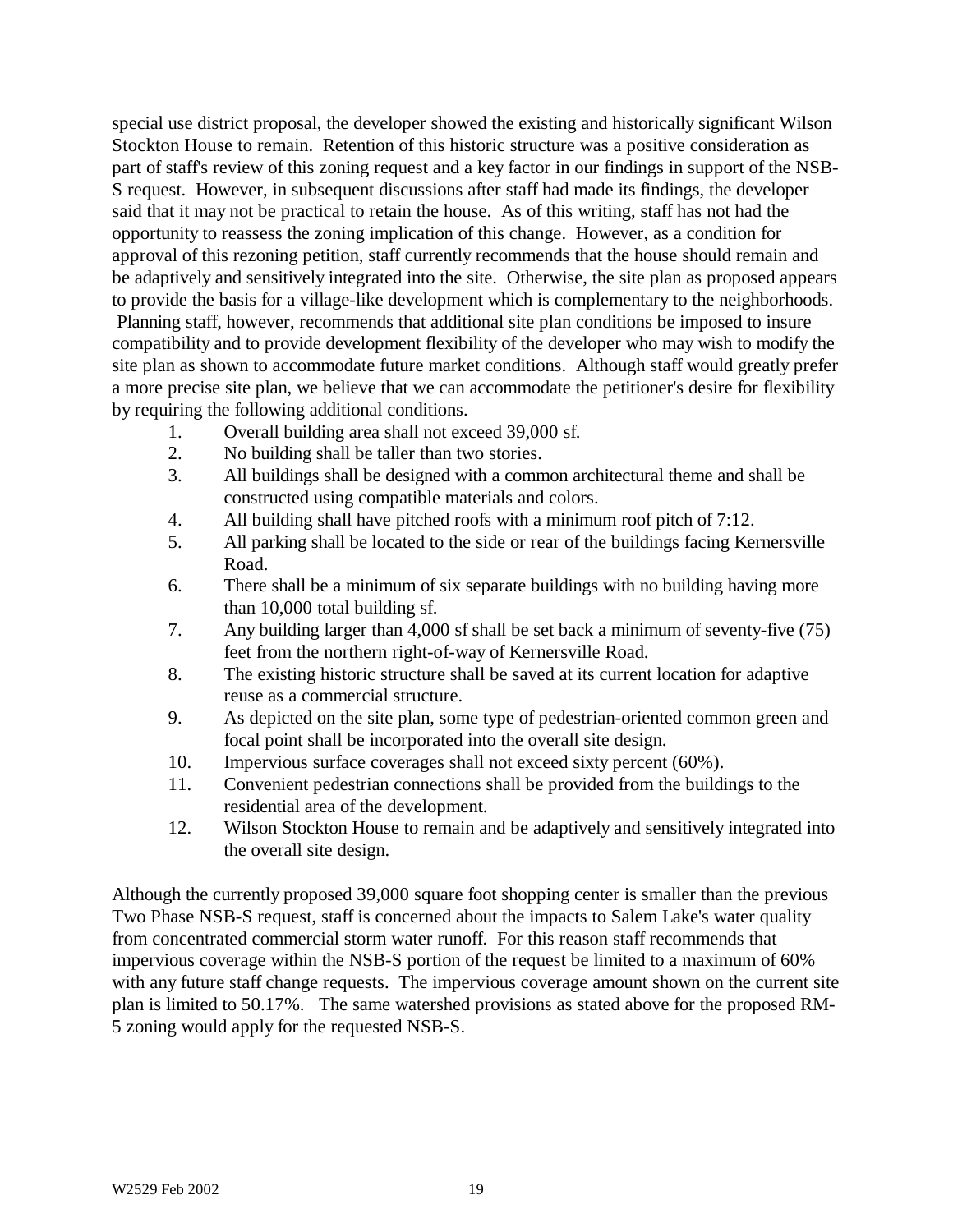#### OVERALL PROJECT

Overall, Planning staff is supportive of both Tracts 1 and 2 with the attached conditions. Generally, staff believes that the traffic and environmental impacts of this Special Use District rezoning may well be less than that which may otherwise occur under the current RS-9 zoning. Further we believe that the well integrated mixture of residential building types and neighborhood commercial business services are consistent with *Legacy's* recommendations to promote quality infill development.

### **FINDINGS**

- 1. The project consist of two zoning requests: Tract one is proposed as 239.7 acres of RM-5-S and Tract two is proposed as 4.8 acres of NSB-S (Shopping Center).
- 2. Both properties are located in the Salem Lake WS-III Water Supply Watershed whereby overall impervious coverages for both tract must not exceed 30% with storm water controls.
- 3. The RM-5-S portion of the request would allow for some attached units but would have substantially fewer residential units and corresponding traffic generation than might otherwise be permitted under the existing RS-9 zoning.
- 4. The developer has proposed a number of traffic calming and pedestrian oriented elements which are consistent with the recommendations of *Legacy* for quality infill development.
- 5. Staff believes that the RM-5-S portion of the request has balanced watershed protection needs with street interconnectivity and has incorporated key open space elements into the overall design concept.
- 6. Staff believes that the NSB-S shopping center request is consistent with the scale and character of the surrounding area and generally advances the recommendations of *Legacy* to promote pedestrian-oriented, smaller scale neighborhood services near residential neighborhoods.

### **STAFF RECOMMENDATION**

#### Zoning:

TRACT ONE: **APPROVAL**.

TRACT TWO: **APPROVAL** on the condition that the developer retains the Wilson-Stockton House.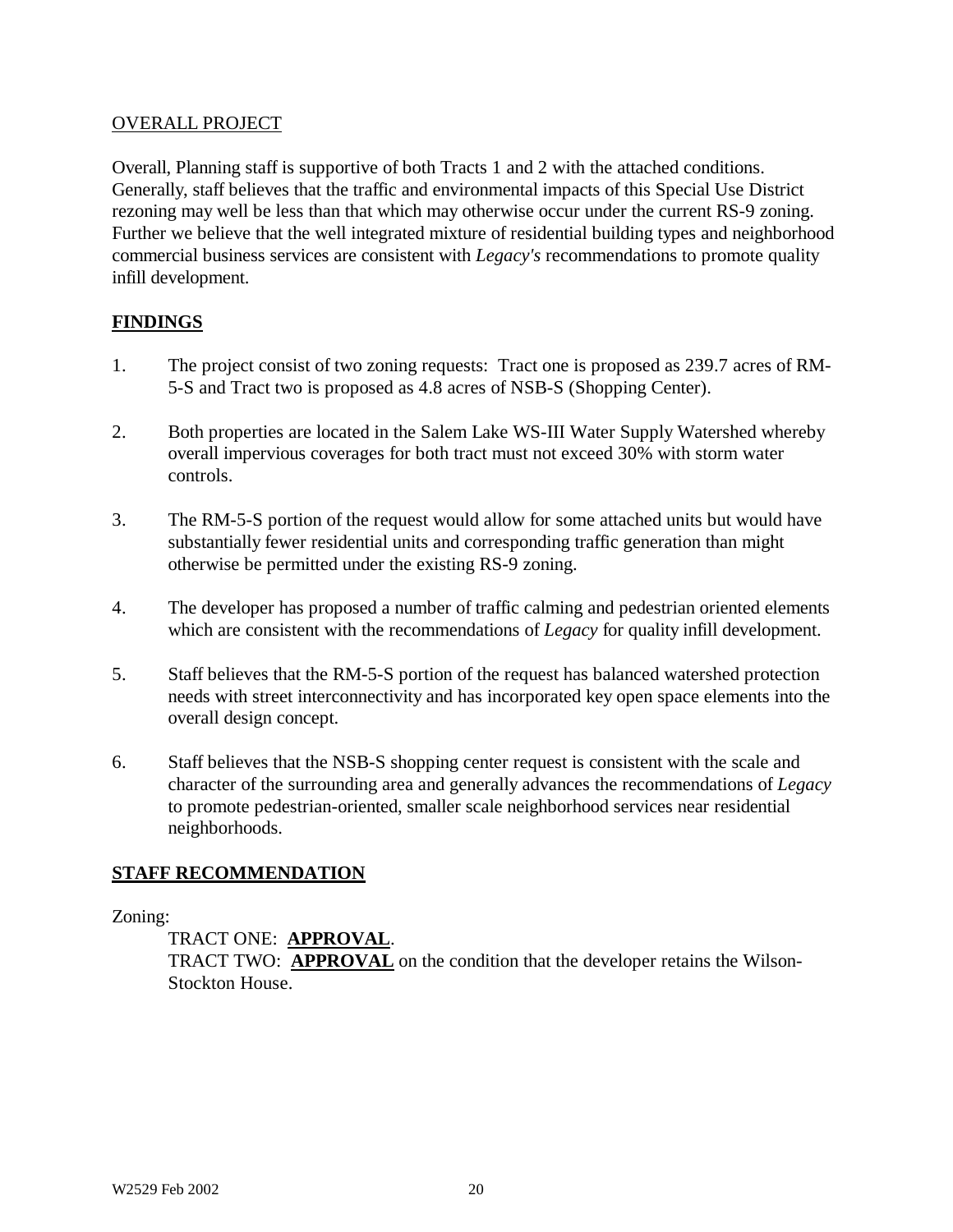Site Plan: Staff certifies that **the site plan meets all code requirements**, and recommends the following conditions:

# **TRACT ONE (RM-5-S)**:

### ? **PRIOR TO THE ISSUANCE OF GRADING PERMITS**

- a. Limits of grading along St. Delight Branch defining the central drainageway of the property shall be flagged in the field.
- b. Developer shall have a storm water management study submitted for review by the Public Works Department of the City of Winston-Salem.
- c. Developer shall obtain a Watershed Permit from the Inspections Division meeting the Storm Water Quality Management Option requirement of UDO Section 3-6 of Chapter C.
- d. Developer shall obtain water quality approval for stream disturbances from the Department of Environment and Natural Resources if required by the Erosion Control Officer.
- e. After fifty percent (50%) buildout of the RM-5-S portion of the development, developer shall provide impervious surface calculations to the Erosion Control Officer as required to insure that the thirty percent (30%) maximum impervious cover limitation is not exceeded.

# ? **PRIOR TO THE ISSUANCE OF BUILDING PERMITS**

- a. On site fire hydrant locations shall be approved by the City Fire Department in writing to the Inspections Division.
- b. Developer shall record a final plat in the office of the Register of Deeds. Final plat shall show tentative building locations and all access and utility easements.
- c. Developer shall dedicate a forty (40) foot greenway easement to the City of Winston-Salem along St. Delight Branch as shown on the approved Preliminary Site Plan. Planning staff shall approve the location of said greenway easement on final plat.
- d. Developer shall establish negative access easements along all residential properties facing Linville Road and Kernersville Road on final plat.

# ? **PRIOR TO THE ISSUANCE OF OCCUPANCY PERMITS**

- a. Developer shall install road improvements on Kernersville Road, Linville Road and other locations as required by the Winston-Salem Department of Transportation and the North Carolina Department of Transportation.
- b. Developer shall install sidewalks as shown on the approved Preliminary Site Plan to the specification of the City of Winston-Salem Public Works Department.
- c. All required fire hydrants shall be installed in accordance with the City of Winston-Salem Fire Department.
- d. Developer shall install all required storm water management devices.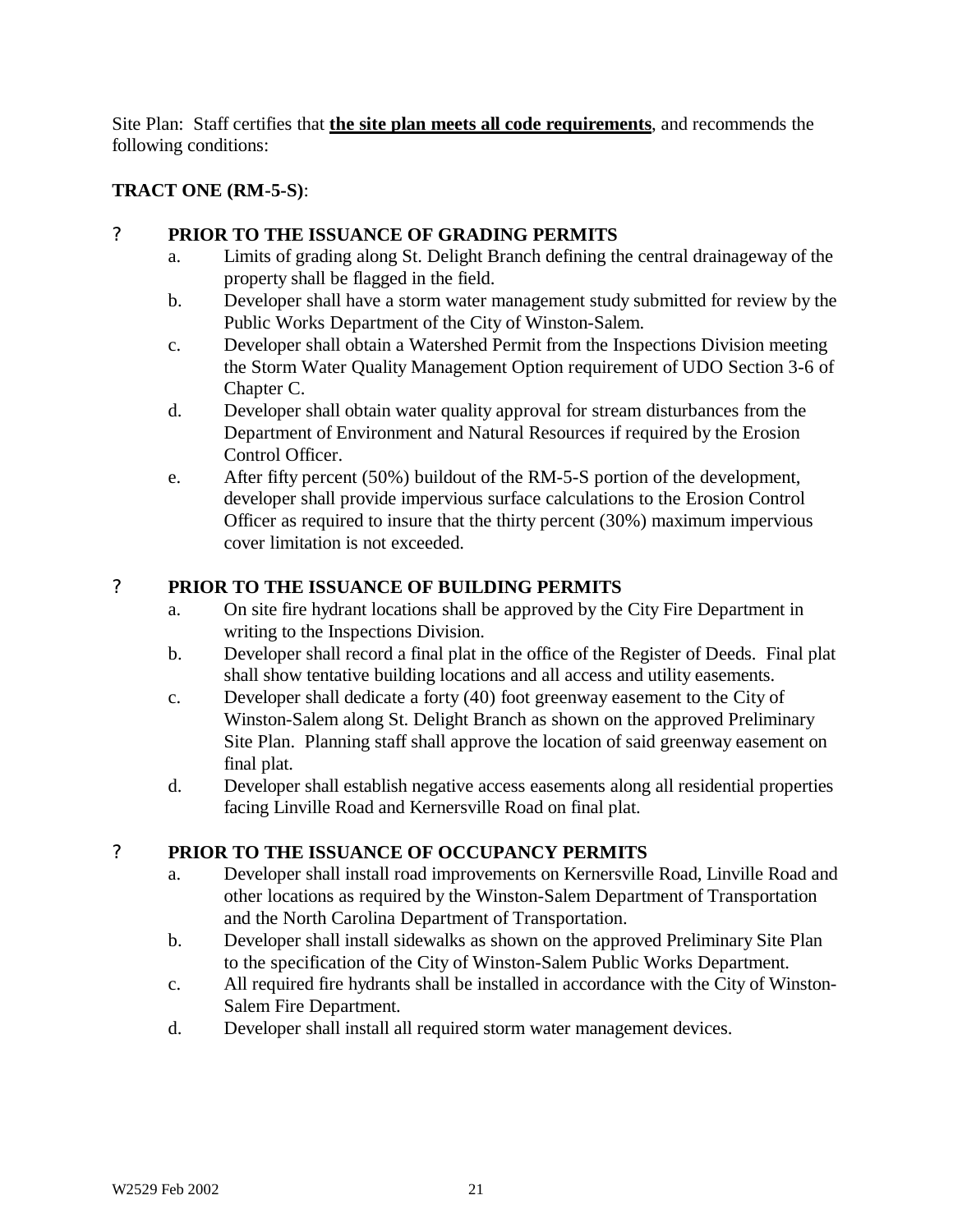# ? **OTHER REQUIREMENTS**

a. Signage for the RM-5-S residential portion of the project shall be limited to one (1) monument sign with a maximum height of five (5) feet at the entrance to the project on Linville Road and one (1) monument sign with a maximum height of five (5) feet at the entrance to the project on Kernersville Road.

### **TRACT TWO (NSB-S)**:

# ? **PRIOR TO THE ISSUANCE OF ANY PERMITS**

- a. Overall building area shall not exceed 39,000 sf not including the Wilson-Stockton house.
- b. No building shall be taller than two stories.
- c. All buildings shall be designed with a common architectural theme and shall be constructed using consistent materials and colors as approved by Planning staff.
- d. All building shall have pitched roofs with a minimum roof pitch of 7:12.
- e. All parking shall be located to the side or rear of the buildings facing Kernersville Road.
- f. There shall be a minimum of six separate buildings with no individual building having more than 10,000 total building sf.
- g. Any building larger than 4,000 sf shall be set back a minimum of seventy-five (75) feet from the northern right-of-way of Kernersville Road.
- h. The existing historic structure (Wilson-Stockton house) shall remain and be adaptively and sensitively integrated into the overall site design and approved by Planning staff.
- i. As depicted on the site plan, some type of pedestrian-oriented common green and focal point shall be incorporated into the overall site design and approved by Planning staff.
- j. Impervious surface coverages shall not exceed sixty percent (60%).
- k. Convenient pedestrian connections shall be provided from the buildings to the residential area of the development.

# ? **PRIOR TO THE ISSUANCE OF GRADING PERMITS**

a. Developer shall have a storm water management study submitted for review by the Public Works Department of the City of Winston-Salem.

### ? **PRIOR TO THE ISSUANCE OF BUILDING PERMITS**

- a. On site fire hydrant locations shall be approved by the City Fire Department in writing to the Inspections Division.
- b. Developer shall record a final plat in the office of the Register of Deeds. Final plat shall show tentative building locations and all access and utility easements.
- c. Developer shall establish negative access easements along Kernersville Road on final plat.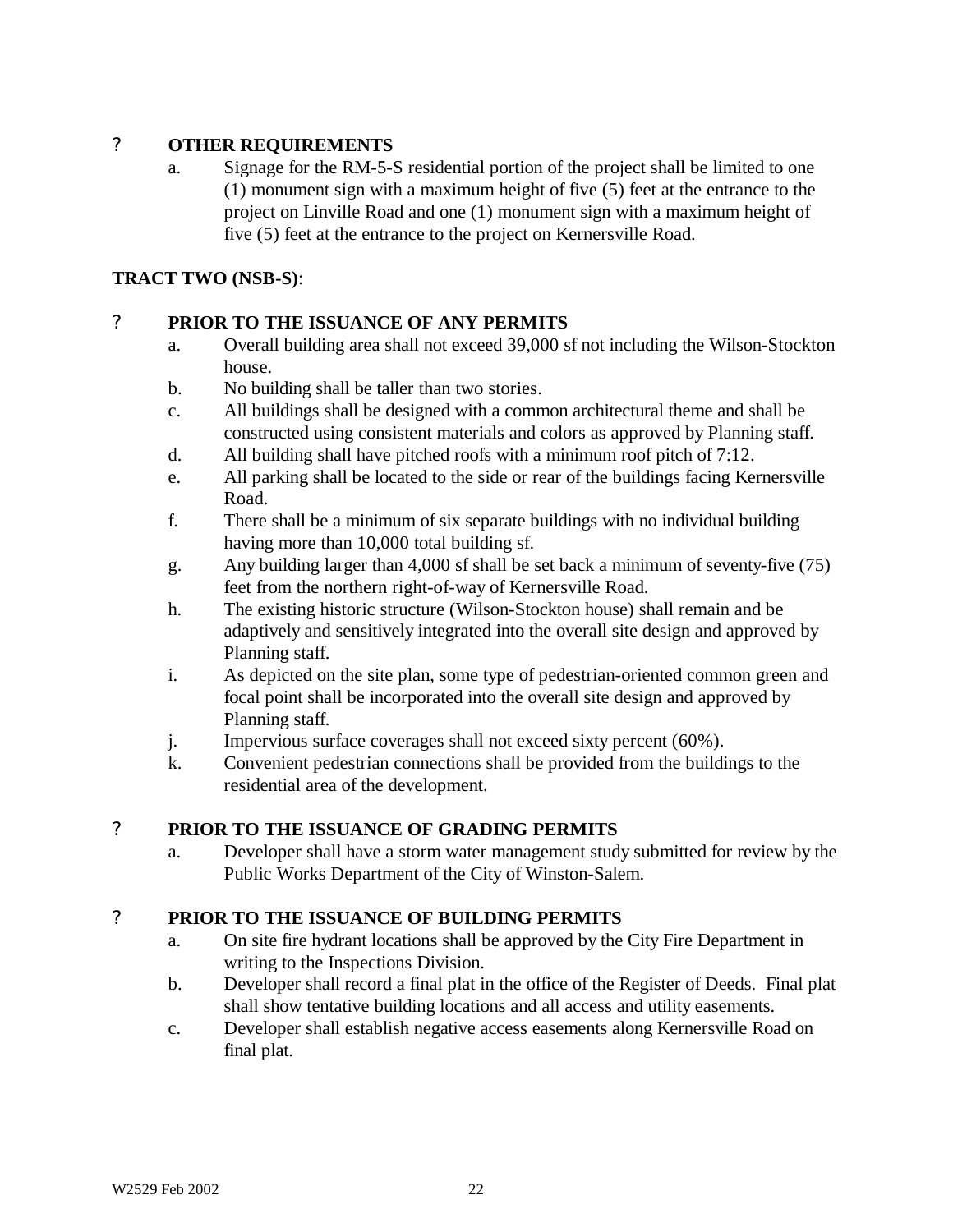### ? **PRIOR TO THE ISSUANCE OF OCCUPANCY PERMITS**

- a. Developer shall install road improvements on Kernersville Road, and other locations as required by the Winston-Salem Department of Transportation and the North Carolina Department of Transportation.
- b. Developer shall install sidewalks as shown on the approved Preliminary Site Plan to the specification of the City of Winston-Salem Public Works Department.
- c. All required fire hydrants shall be installed in accordance with the City of Winston-Salem Fire Department.
- d. Developer shall install all required storm water management devices.

# ? **OTHER REQUIREMENTS**

a. Signage for the NSB-S portion of the project shall be limited to one monument sign with a maximum height of ten (10) feet along the frontage of Kernersville Road, and one monument sign with a maximum height of five (5) feet along the frontage of the main entrance drive on the west side of the NSB-S district.

Kerry Avant was excused from consideration of this request due to a potential conflict of interest.

Glenn Simmons presented the staff report.

# **PUBLIC HEARING**

FOR:

- Doug Stimmel, 305 West Fourth Street, Suite 1-A, Winston-Salem, NC 27101 I am a landscape architect. We represent Westminster Homes.
	- This has been a lengthy process. We've probably spent 8-9 months working on this plan and this is probably the 15th rendition of the plan. We've worked very closely with staff and had many, many meetings. The master plan has been a result of working with staff.
	- When you do a project this size, there's a lot of investment in time and money. The developer has already spent over \$100,000 just to get to this point.
	- The petitioner has met with the neighborhood in advance. They had a good meeting. As you can imagine, when you say shopping center, everyone becomes alarmed. It seemed most of the concerns came over connecting the neighborhood roads to the shopping center area.
	- This has been a balancing act. It's no good at the end of the day unless you create a project that is successful and will be marketable.
	- Being able to work with such a large tract allows you to deal with issues that you can't address in small tracts. It allows pedestrian connections, greenways, traffic connections, etc. which piecemeal development doesn't allow.

This fits into the goals of *Legacy*.

There are a lot of traffic calming devices and pedestrian access.

The shopping center is 4.8 acres, less than 2% of the entire site.

Briefly described the entire project.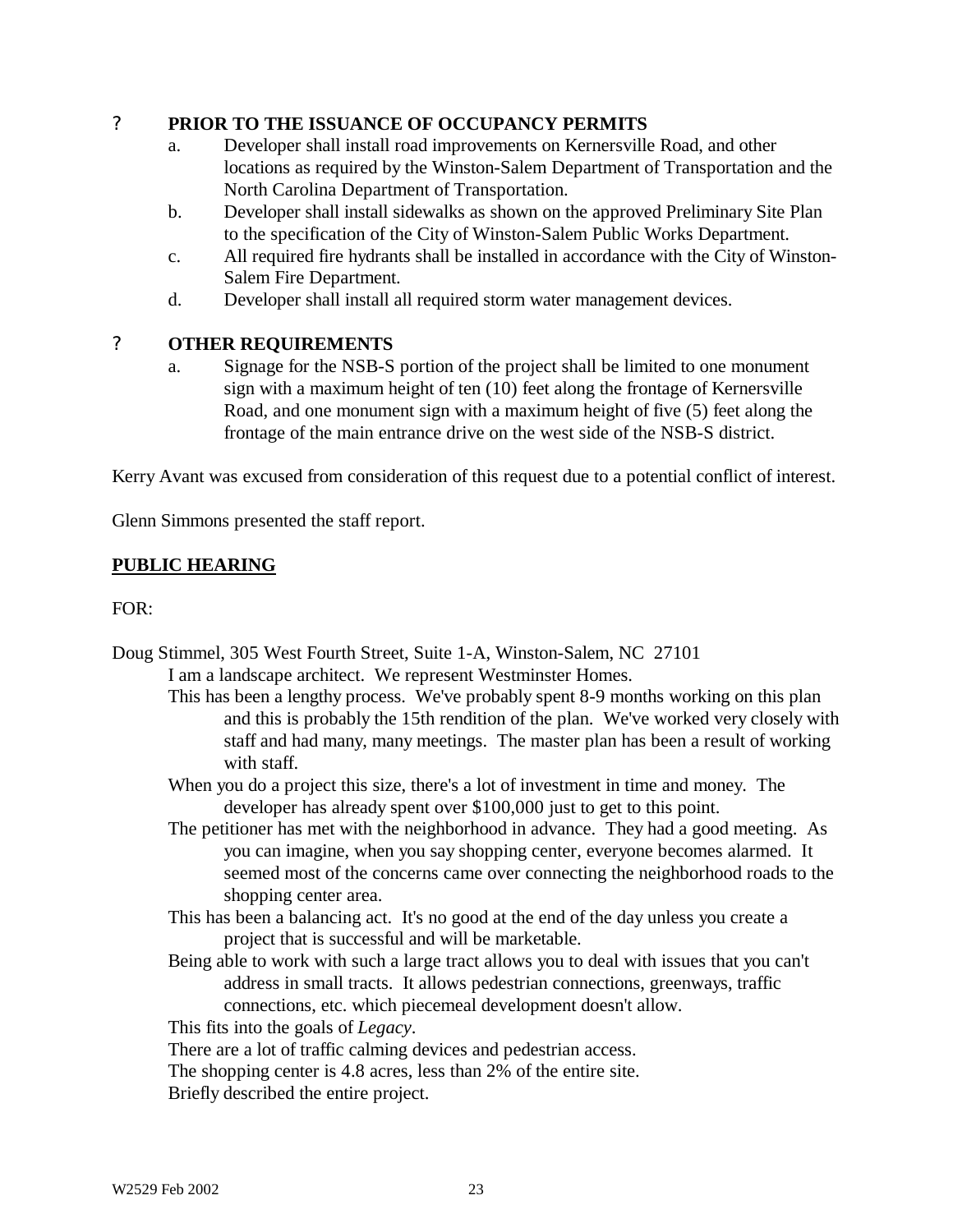- Tree-lined streets, sidewalks, 62 acres of open space, huge buffers, some as large as 400' wide. All of the streets have at least one sidewalks, some have two. We have over 7 miles of sidewalks which doesn't include greenways.
- There's no direct access to the shopping center component from Kernersville Road. We're agreeing to 22 conditions just for this 4.8 acre site, because we think it compliments our goals.
- Illustrated the size of a standard shopping center compared to this site to indicated the smaller size of the buildings and the village scale nature of the "shopping center".
- Even with the village shopping component, we're at significantly lower traffic generation than currently allowed.
- The neighborhood shopping village is less than 2% of this site.
- If you truly embrace *Legacy*, as I feel this Board has, then I feel you have to support this plan.
- I would like you to support the staff's recommendation with the possible exception of one condition. We would prefer to not have the condition of requiring the house to be saved.

#### AGAINST:

Martha Hemrick, 4580 Emily Drive, Kernersville, NC 27284

There are twelve houses on Emily Drive and a church.

- Submitted a petition from everyone on Emily Drive to state that we do not want to be tied into this development. We would be okay with emergency access only through Emily Drive.
- Most of us bought on this street because it's a dead-end street. We like living here because there isn't much traffic. It's very safe for the children to ride their bikes on the street. The street is unlined. We like no traffic because it's safe for the children to play. Since the development is not land-locked, we ask that this access be for emergency only.

Over half the residents on our street didn't get a letter about the meeting.

We are not dead-set against the development.

I like seeing cows out my back window, but I know it can't stay like that. We just don't want to be tied in to the development.

I had to wait through two lights yesterday just to get out of the area.

Ronald Woods, 4037 Drayton Park, Kernersville, NC 27284

I was notified as an adjacent property owner.

I spent some time talking to staff, especially Glenn Simmons, and I appreciate his time and courtesy in talking with me.

I don't believe you could get more than 500 or so houses on the site.

However, the real issue is the commercial. There's commercial in the immediate area, but it's vacant land that needs help. Within three miles are all the big boxes you could want to visit and several shopping center. If you live inside the property, it's a village shopping center, but if you live outside, you have to drive to get there and it's a shopping center.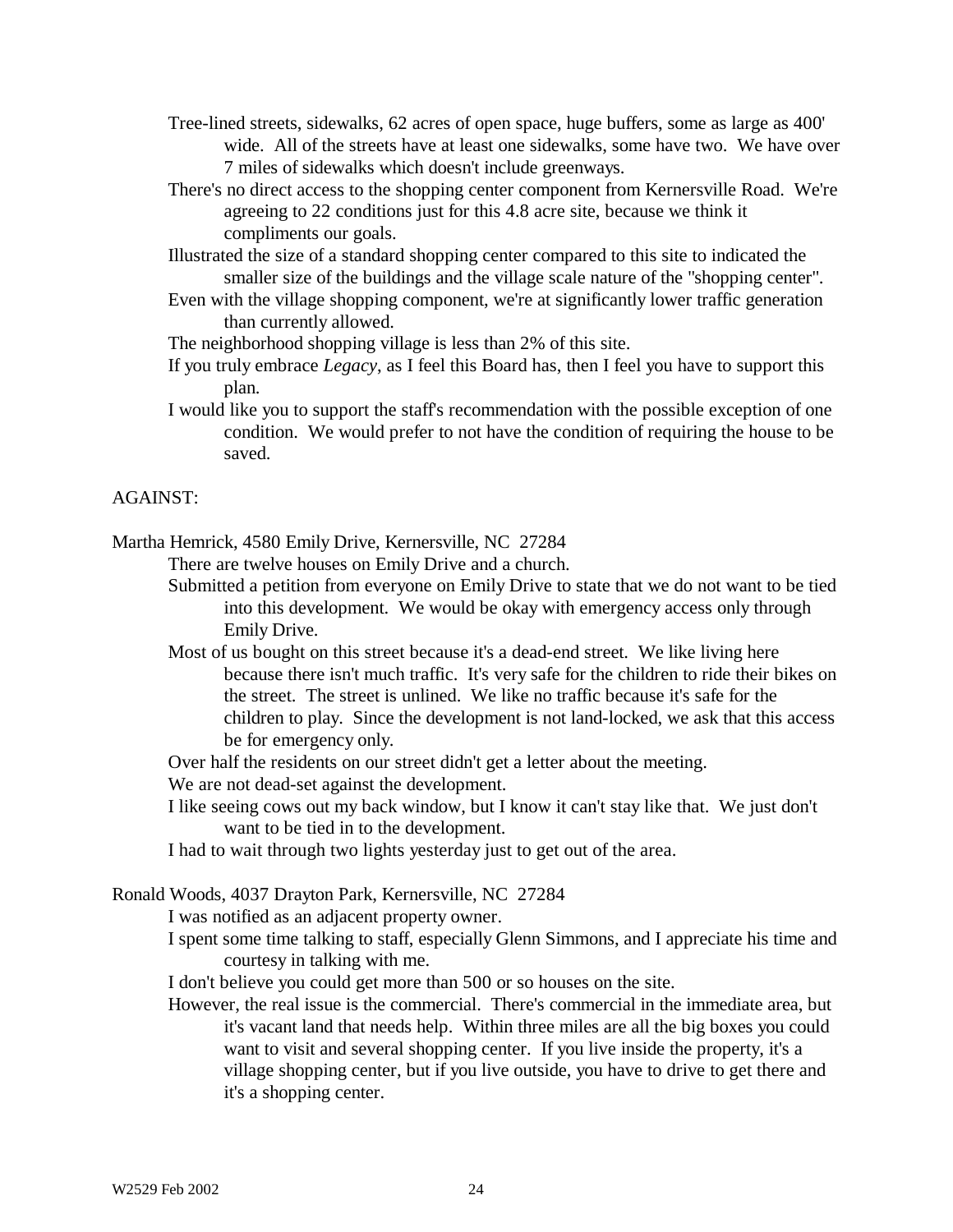- I think there's going to be pressure to develop on Linville Road because there's only four businesses there. If you give into that pressure, then you have a one mile strip of commercial development. If you put houses where the commercial is, you would have a couple hundred trips per day, much less than the commercial will bring in.
- The legacy we'd have from this decision would be commercial on this corner. I don't believe leaving out the commercial would hurt this plan.
- The density and the commercial are the issues. I'd love to develop the housing and not the commercial.
- I'm the chair of Kernersville Planning Board, but I am here as a neighbor, not representing Kernersville.

Mohammed Kamiab, 4591 Emily Drive, Kernersville, NC 27284

We bought this house about five years ago because it was dead-end, settled, and quiet. Now suddenly we see huge apartment complex coming in here and they want to cut a road through our area. It is a very tiny road and this would not be safe for our kids.

I believe the numbers suggested for traffic are different from the reality.

Five years ago, I could get to the shopping center in five minutes. Now it takes 15 minutes.

Where are the kids going to go to school?

David Fowler, 4595 Emily Drive, Kernersville, NC 27284

We bought houses on Emily Drive because it was a dead end. We would approve if it were an emergency use only. It's a small road and the traffic is really bad on Linville Road. Please think about it.

#### **WORK SESSION**

During discussion by the Planning Board, the following points were made:

- 1. Kem Schroeder I would like to make it clear that we are adopting this without drive-through facilities for the purpose of making it a village-like neighborhood shopping center.
- 2. Steve Snelgrove I understood from staff that the petitioner had agreed to keep the historic house. Now I hear the request to delete that requirement. It puts us in a bit of a difficult situation when we don't know if that would have changed staff's recommendation. In response to Mr. Snelgrove's statement, Glenn Simmons indicated that staff's recommendation would have been different if the commitment had not been made to retain and reuse the house.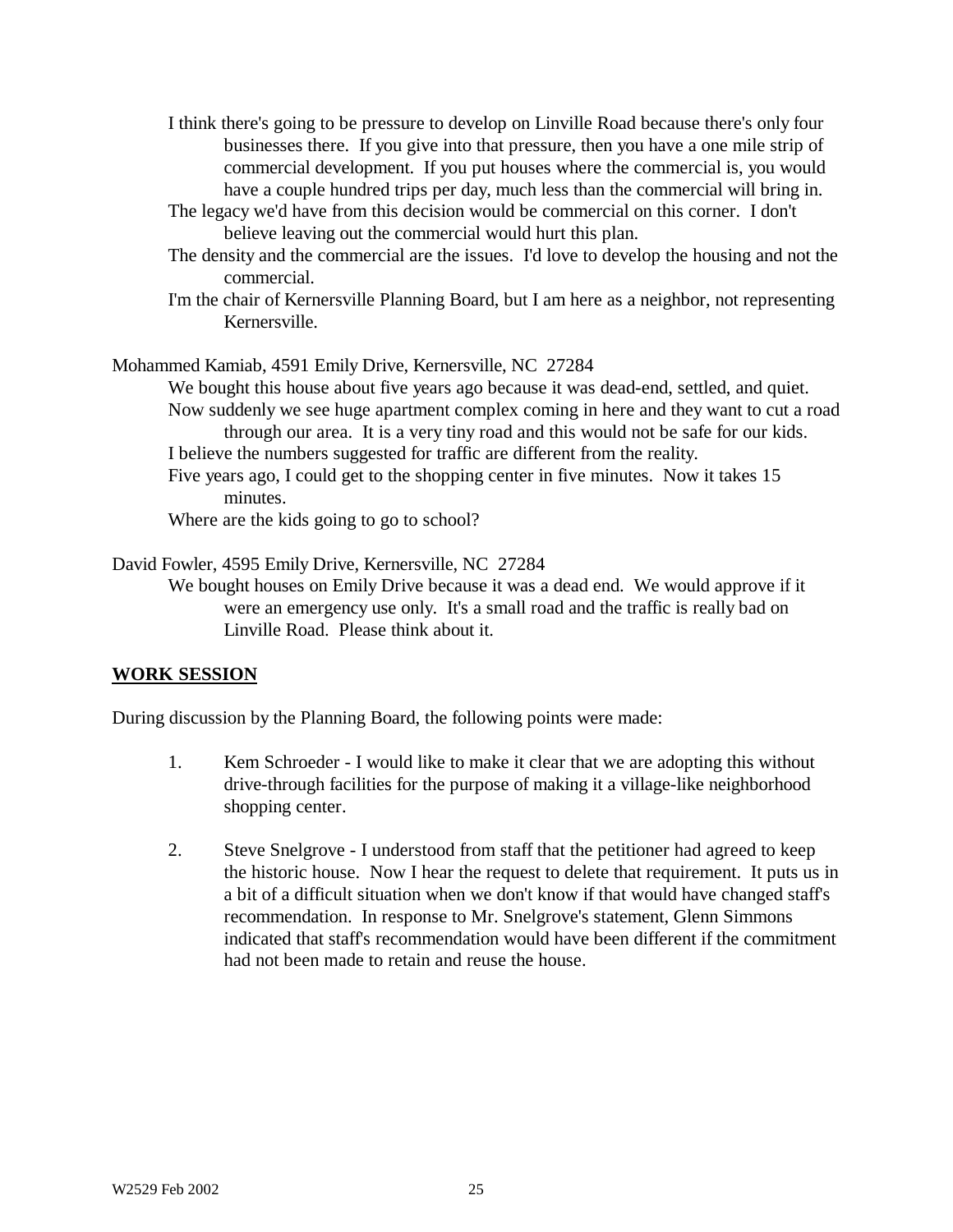- 3. After discussion, the petitioner agreed to include the condition of saving the Wilson-Stockton house.
- 4. Grade constraints and difficulties in converting residential house due to cost and ADA limitations are the developer's concerns about being required to retain the historic structure.
- 5. Streets in the new development are narrower than normal for traffic-calming reasons.
- 6. Although the schools in the area are over-filled already, the development that could currently be built would generate more children than the proposed development.
- 7. A development of this size comes into existence over a period of time, not instantly.
- 8. It's impressive to realize the amount of work staff and developer did together to get to this plan.
- 9. Philip Doyle I appreciate both sides of the Wilson-Stockton House issue. If on closer examination, it isn't feasible to convert the house, it would have to be a site plan amendment, not a staff change.
- 10. Arnold King I don't think the 2% has that big of a negative impact and I don't think the developer would be putting it in if it would be a detriment to them - they have to sell 800+ houses. I do think there will be a grade problem.
- 11. Kem Schroeder The house could be used in other ways than just retail.

MOTION: Kem Schroeder moved approval of the zoning map amendment. SECOND: Philip Doyle VOTE: FOR: Clark, Doyle, King, Powell, Schroeder, Snelgrove

AGAINST: None EXCUSED: Avant